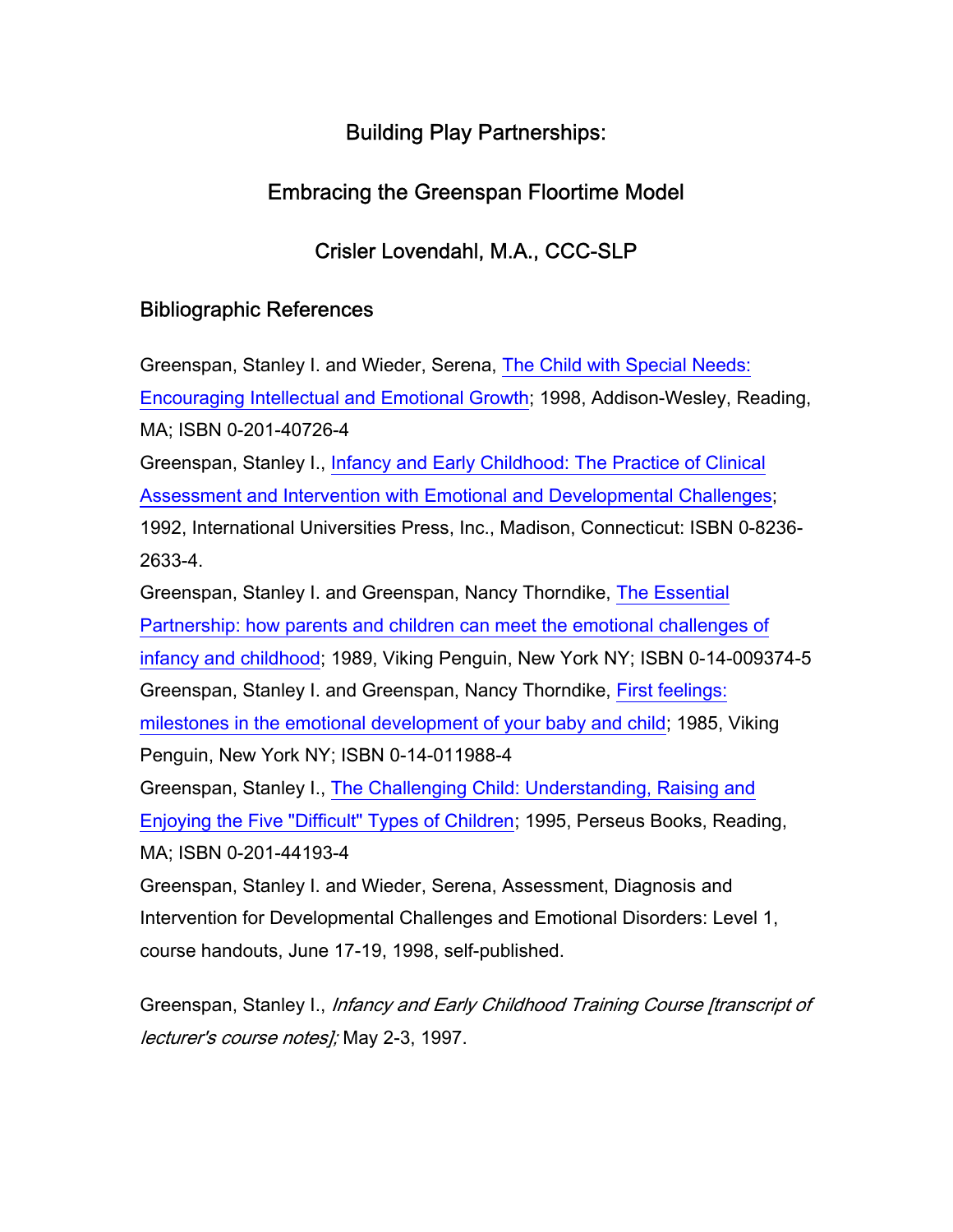# **Introduction**

I developed this handout as an aid to parents and prospective Play Partners who clearly needed an overview of the Greenspan model as they tackled the 438 pages plus appendices of The Child with Special Needs as well as its supporting body of literature and training materials. There is no substitute for the book itself it is the authoritative reference in the authors' own words. Appendix A, photocopied with the permission of the authors, has been attached as a quick guide to Floor time techniques. However, the book does not contain a comparable handy conceptual reference to the developmental model that underlies "Floor time". Once again, these notes, with liberal excerpts, both quoted and paraphrased, are not a substitute for the primary texts, and the reader is encouraged to avail themselves of the originals, to attend workshops, and to view videotapes.

Most of the following references are from The Child with Special Needs; however, a few references are from other sources and are specified as such. Outside references are used to clarify concepts in The Child with Special Needs. The Child with Special Needs is divided into three parts: Part One: Discovering Each Child's Unique Strengths, Developmental Capacities, and Challenges; Part Two: Encouraging Emotional and Intellectual Growth; and Part Three: Family, Therapy, and School.

# Part One: Discovering Each Child's Unique Strengths, Developmental Capacities, and Challenges

"During the past 20 years, [the authors] have created a developmental approach that engages a child at his current level of functioning, works with the unique features of his nervous system, and utilizes intensive interactive experiences to enable her to master new capacities." (p.1)

# The Six Emotional Milestones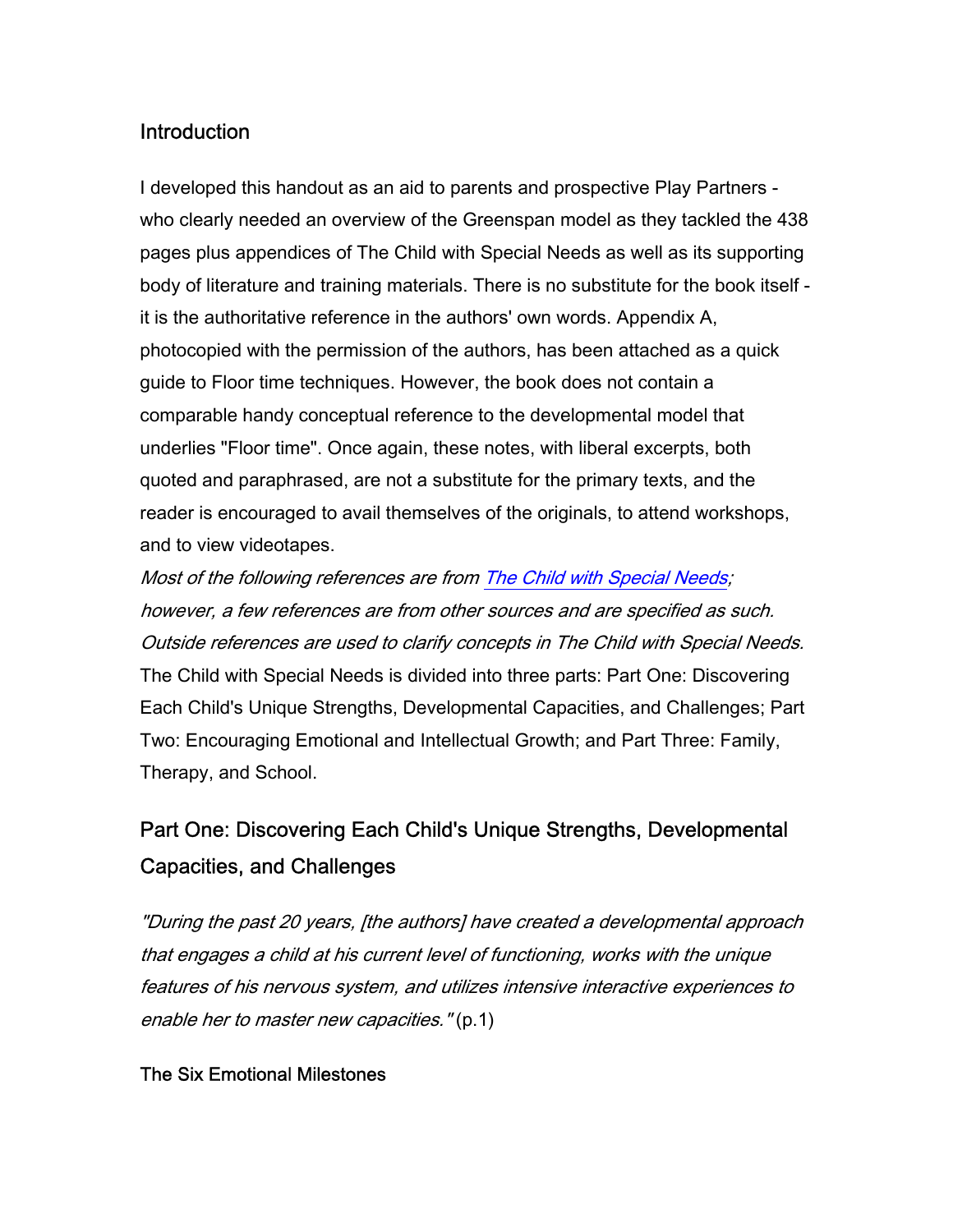Greenspan describes six emotional milestones or stages of development that form a developmental ladder. "Children achieve these milestones at different ages - there is wide variation even among children without challenges. What is important is not so much the age at which a child master each skill, but that each one is mastered, for each skill forms a foundation for the next" (p.89).

"Once a child has mastered all six milestones, he has critical basic tools for communication, thinking, and emotional coping. He has a positive sense of self. He is capable of warm and loving relationships. He is able to relate logically to the outside world. He can express in words a wide range of emotions (including love, happiness, anger, frustration, fear, anxiety, jealousy, and others) and is able to recover from strong emotions without losing control. He can use his imagination to create new ideas. He is flexible in his dealings with people and situations, able to tolerate changes and even some disappointments and bounce back. Obviously not all children do all these things equally well, but a child who has mastered the milestones will have important foundations for loving and learning" (pp.89-90).

#### Milestone 1: Self-regulation and Interest in the World

# "The dual ability to take an interest in the sights, sounds, and sensations of the world and to calm oneself down" (p.3)

"The dual ability… to take in [the] sensory panorama…of light and sound, movement and touch, taste and smell…while regulating his response and remaining calm. All of this information is exciting and stimulating, but at the same time he has to learn not to be overwhelmed. This ability to self-regulate enables us to take in and respond to the world around us" (pp.3,72).

Some children fail to master this skill because sensory stimulation is overwhelming so they either become irritable or shutdown. Other children [seem] "to take little interest in the world…his muscles are a little on the loose side or his attention wanders" (Essential Partnership, p.8).

#### Milestone 2: Intimacy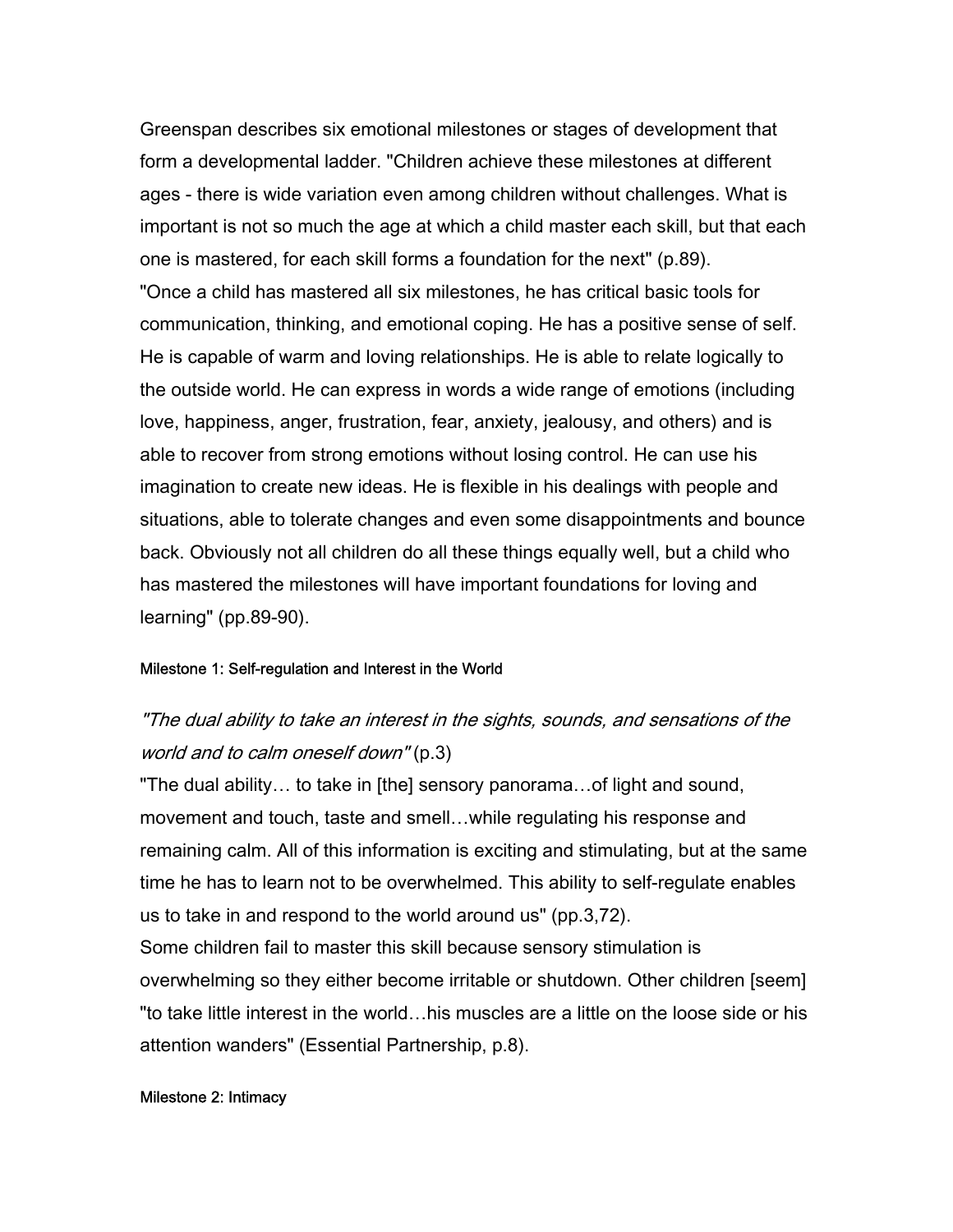#### "The ability to engage in relationships with other people" (p.3)

"Along with interest in the world comes a special love for the world of human relationships ... [Mastery of this milestone indicates that the child knows] warmth and love are possible [and] that relationships with people can be joyful ... This ability to be intimate allows us to form warm and trusting relationships with people that grow throughout our lives" (pp.3, 74).

"[Some children fail to master this skill because] processing difficulties have made ... contact ... confusing, scary, or painful" (p.75). Children who have difficulty sometimes are more mutually engaged with adults who adjust their communication according to the cues the child gives. Peer relationships are often more difficult because other children are less successful in reading affect cues and adjusting their social register.

#### Milestone 3: Two-way Communication

#### "The ability to engage in two-way communication" (p.3)

As a child enjoys intimacy in a safe and calm manner, an "interesting thing happens. He realizes he can have an impact on [others]... The [child] expresses a feeling or intention, and his [partner] responds. This is the beginning of communication; the [child] and his [partners] are having a dialogue. [In these early efforts], we learn to communicate with our gestures and understand the intentions and communications of others" (pp. 3, 76)

Greenspan calls these dialogues "opening and closing circles of communication". "When a child reaches out -- with a look, for example -- he opens the circle. When his partner responds -- by looking back -- he builds on the child's action. When the child in turn responds to the parent - by smiling, vocalizing, reaching, or even turning away - he is closing the circle" (p.76-77).

Children who do not master these skills may seem hard to engage. They may seem to be oblivious to others or they may stand by as an onlooker as if they would like to be involved. They need help facilitating interaction and taking initiative. Once again, difficulty with sensory processing may result in difficulty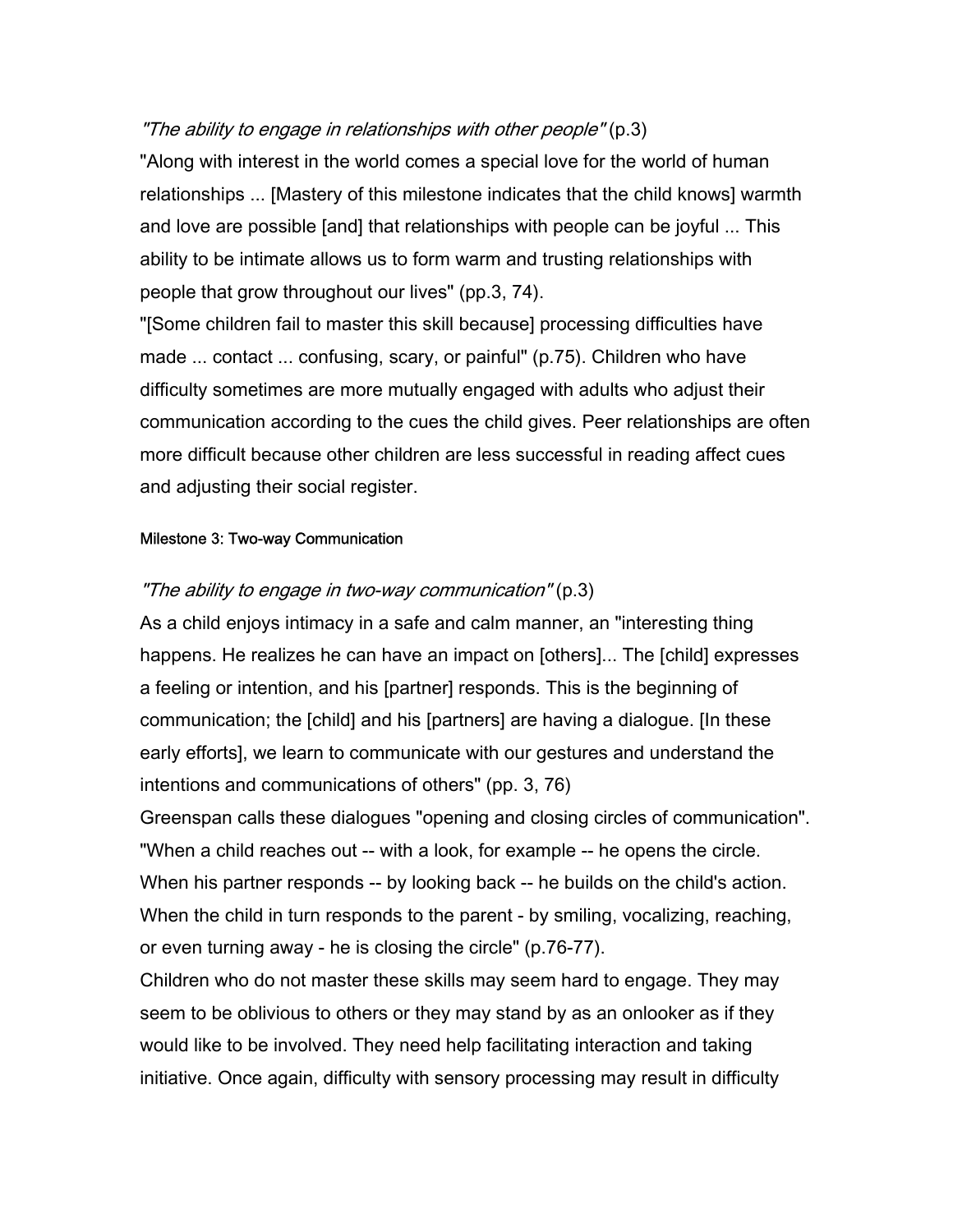reading the cues of others or misinterpreting them making two-way communication difficult.

#### Milestone 4: Complex Communication

"the ability to create complex gestures, to string together a series of actions into an elaborate and deliberate problem-solving sequence"(p.3).

"Once a child has mastered the basics of two-way communication, the number or circles she can open and close grows rapidly. And with their number, so grows their complexity…For the first time the child has a vocabulary for expressing her wishes" (p.78).

Once a child has mastered the basic skills of remaining calm and organized, enjoying intimacy, and two-way communication, it would seem this milestone would be a natural. But to learn "to convey [one's] wishes and intentions, [one] must first organize behavior into logical sequences and [also] must learn to read the sequenced behavior of others" (p.79). However, for children with sensory processing difficulty, motor-planning and logical thought, as well as reading the behavior of others, may not come naturally. Auditory processing difficulties may make it hard to interpret sounds and words may be lost on the child. As the complexity of two-way communication increases, it may become overwhelming and a confusing intrusion. The child may feel defensive and be irritable or retreat (p.80).

#### Milestone 5: Emotional Ideas

### "the ability to create ideas" (p.4).

"The child's ability to form ideas develops first in play. The child uses toys to weave stories, and through these stories he experiments with the range of intentions and wishes that he feels. Baby dolls are fed by Mommy dolls. People inside a house are threatened by giant bears. Cars crash into other cars.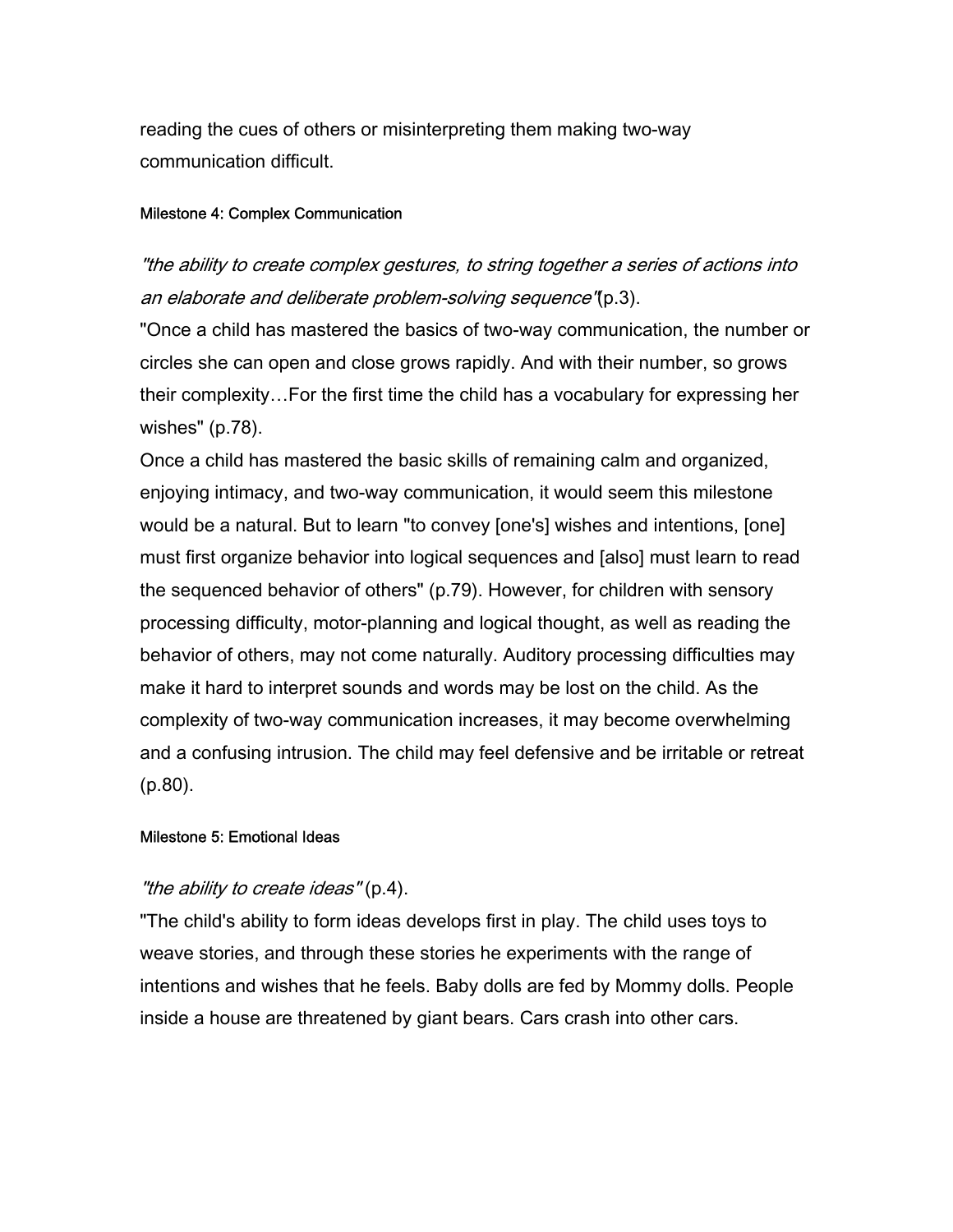"Along with this idea-laden play comes expanded use of words…He adds dialogues to his play. Later, with help from his parents, he puts names to his range of intentions, wishes, and feelings…["I want juice!"].

"Through idea-laden play and expanding use of words the child is learning that symbols stand for things…Each symbol is an idea, an abstraction of the concrete thing, activity, or emotion with which the child is concerned. As he experiments more and more with pretend play and words, he becomes increasingly fluent in the world of ideas…With this new ability to manipulate a world of symbols, he has made the leap to a much higher level of communication and awareness" (pp.82-83)

A child who is still fragile in mastery of previous milestones, may fail to achieve this milestone without help. He may need more time to respond before adults supply the answer. He may need more room to initiate play with peers. Engagement, interest, and state of arousal/organization may need to be ideal in order for the child to begin directing the play and offering ideas. They adult may need to optimize the environment so exchanges remain warm, intimate, and pleasurable for the child. Ironically, it is through opening up to the world of emotional ideas, that skills at intimacy and communication are strengthened.

#### Milestone 6: Emotional Thinking

# "The ability to build bridges between ideas to make them reality-based and logical" (p.4).

"In the previous stage, the child's expressions of emotion are like little unconnected islands. Play moves from a happy, nurturing tea party to an angry crashing of cars to a monster threatening to tear down a house all within a few minutes, as the child uses whatever caught her eye to play out emotional themes. In this sixth stage, the child builds bridges between those islands. Ideas are linked together into logical sequences and play, and imagination is also more logically connected. Whereas in stage 5 a child might dress up a doll, then, seeing a crayon, scribble, then, seeing a drum, pretend to be a drummer, a child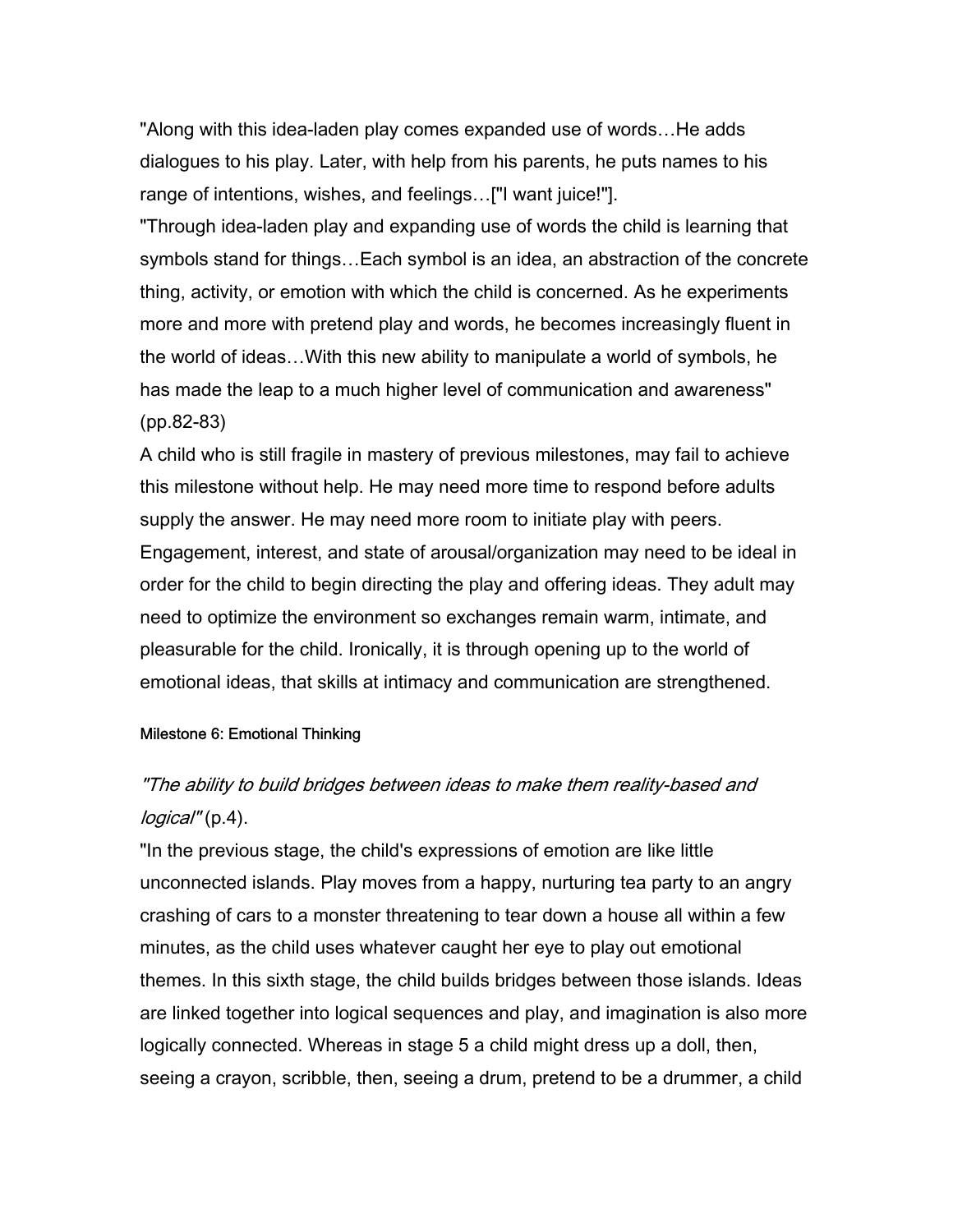at the stage of emotional thinking connects the pieces together. For example, she might have the drummer play for the dressed-up little girl and use the crayon to make invitations for the performance; or, the doll might have a tea party, call friends to invite them, prepare refreshments, set the table, and determine the seating pattern.

"At this stage the child is able to express a wide range of emotions in her play, and through experimentation she begins to recognize more and more what makes "me." She can even predict some of her feelings, and she begins to see that her feelings and behavior have an impact on others. She strings ideas into logical, original thoughts: ' am mad because you took my toy."

"She also begins to understand emerging concepts of space and time in a personal, emotional way ... The ability to conceptualize space and time and to link actions and feelings enables the child to develop a sense of self that has logical bridges between different perceptions, ideas, and emotions. She is also able to connect ideas in terms of spatial and verbal problem solving; instead of seeing separate block towers as isolated structures, she can link them together to make a big house. She can answer what, when, and why questions, enjoy debates, logically articulate an opinion, and begin the long journey to higher and higher levels of abstract thinking. Both verbal and spatial problem-solving abilities rest on emotional problem-solving skills. As with the earlier stages, emotional interactions create the thinking strategies that are then applied to the more impersonal world.

"During this stage the child becomes more fully verbal. She still resorts to gestures to express her feelings -- especially negative feelings such as anger and aggression - but she is now comfortable in the realm of words and understands that ideas and feelings can be communicated verbally. At first we see children master islands of emotional thinking. Over time these islands coalesce into continents and the child's view becomes more cohesive, integrating more experiences into a sense of self and problem-solving ability. Higher levels of thinking build on this foundation" (pp.86-87).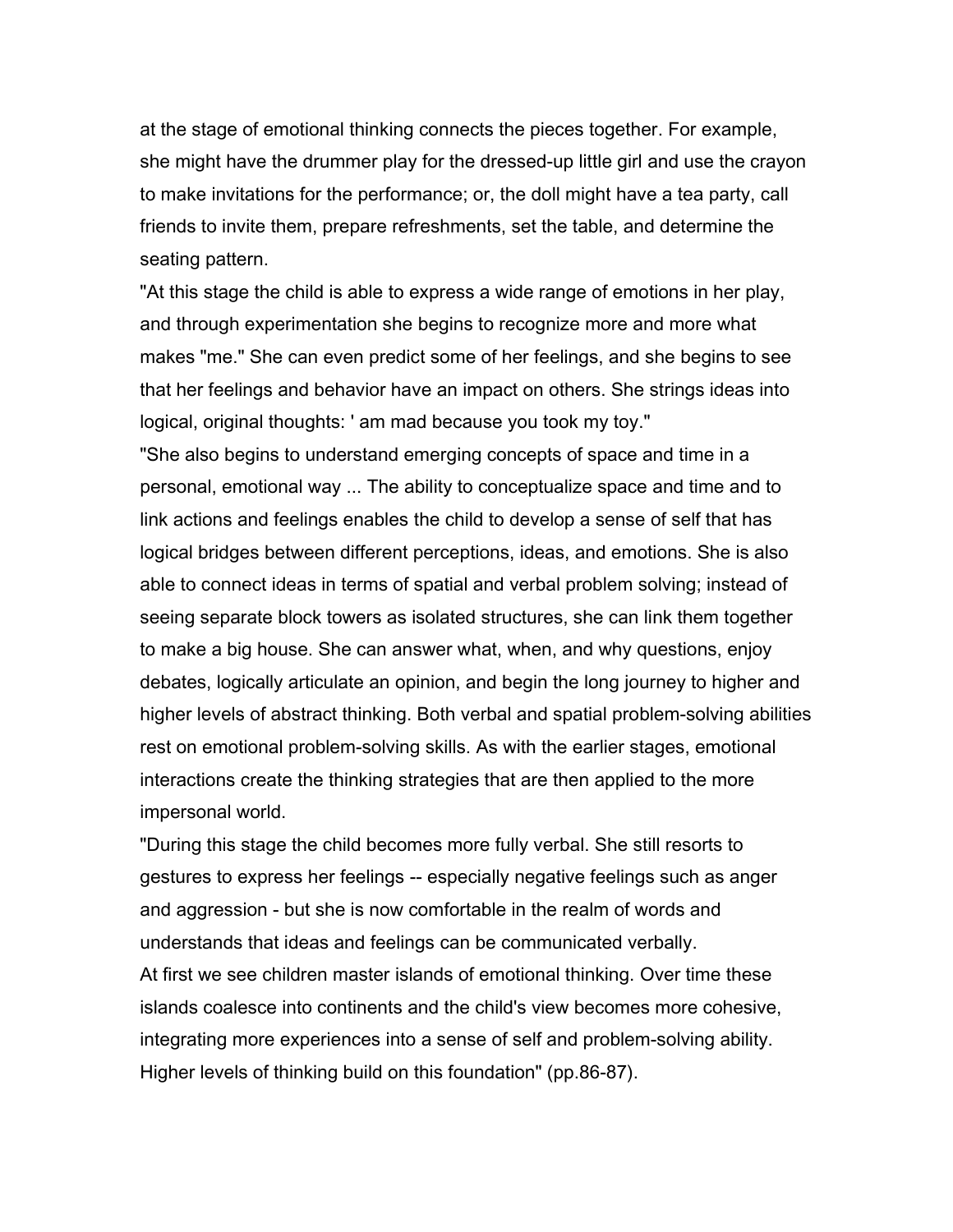"Three aspects of the child's world come together to influence how well he masters these functional emotional milestones. The first is the child's biology, the neurological potential or challenges that enhance or impede his functioning. The second is the child's own interaction patterns with his parents, teachers, grandparents, and others. The third is the patterns of the family, the culture, and the larger environment" (p.4).

In Greenspan's model, the therapy program strengthens all three areas.

## Biological Challenges

"Children with special needs have a variety of biological challenges that impede their ability to function in the world. Although there are many ways to describe these biological challenges, for the purpose of considering how they influence development it is useful to divide them into three types.

- 1. **Difficulty with sensory reactivity.** The child may have difficulty with modulating information received from the world through his senses of vision, hearing, touch, smell, taste, and body awareness ( i.e., the child may be under- or overreactive).
- 2. **Processing difficulty.** The child may have difficulty making sense of the sensory data she receives.
- 3. **Difficulty creating and sequencing or planning responses.** The child may have trouble making his body move the way he wants.

Each type of challenge makes it difficult for the child to relate to and communicate with his parents, caregivers, teachers, and peers and thus impedes his ability to learn, to respond, and to grow. Therefore, to help a child progress, we must understand how he functions in each of these areas. Once we have pinpointed his specific challenges, we can begin to design treatment programs to ameliorate them. Even more important, we can help parents, teachers, and professionals learn how to work around these challenges to help the child learn, relate, and grow" (pp.4-5).

#### Sensory Reactivity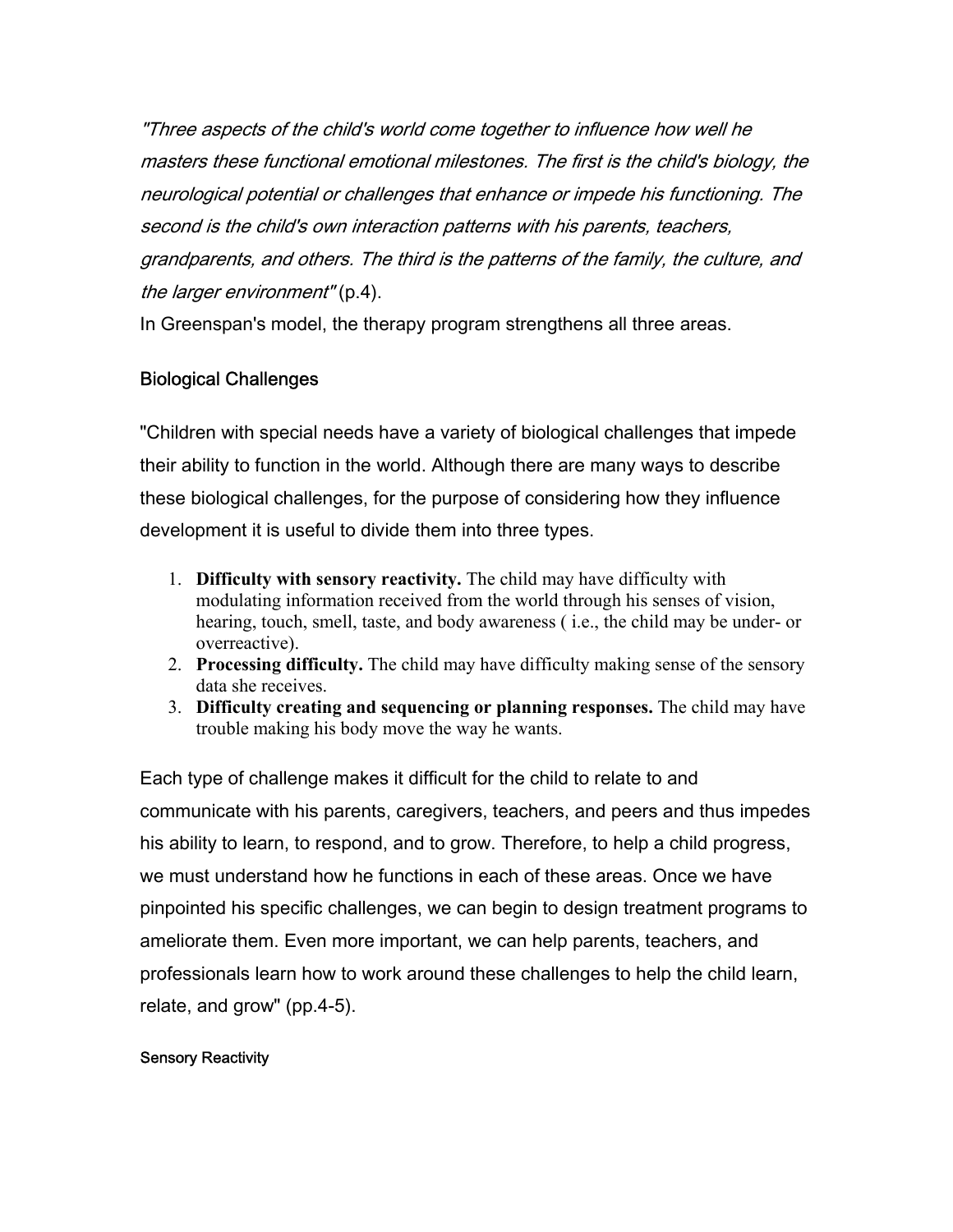"We rarely stop to think about how vitally important the five senses are in terms of giving us information about the world. Without the ability to see, hear, touch, smell, and taste we would live in total isolation, unable not only to sense, but also to think, for we would lack any experience with which to develop ideas. In addition to these five common senses, there are the body senses: the vestibular system, which is sensitive to gravity and movement and influences muscle tone, balance, and arousal; and the proprioceptive system, which provides awareness of movement and the position of the body in space and influences motor control and body schema. These systems govern our ability to feel sure of our own body in space, to sense where "I" stops and the world begins. These systems enable us to feel balanced and safe as we move, sit, and stand, to let other people get close, and to protect ourselves if we feel endangered. In addition, our affects or emotions also function as a way to sense what is going on around us ... "Within each of these senses, people can be under- or overreactive depending on their sensory threshold (the point at which the combined sensory input activates the central nervous system and we see a response). People who are underreactive don't respond to small or even moderate amounts of stimulation in the area of their sensitivity; people who are overreactive find small or moderate amounts of stimulation overloading or irritating…Children will often compensate

for their under- or overreactivity. A child who is overreactive to certain stimuli may try to avoid those sensations, whereas a child who is underreactive may seek them out" (pp.35-36).

Children whose senses function fully read and interpret billions of tiny sensory cues as they master the skills of human interaction. But children with sensory impairments may miss or misperceive these critical bits of information as they learn to interact with the world. Learning to pay attention, learning to engage with others, and learning to communicate may all be affected" (p.37).

#### Sensory Processing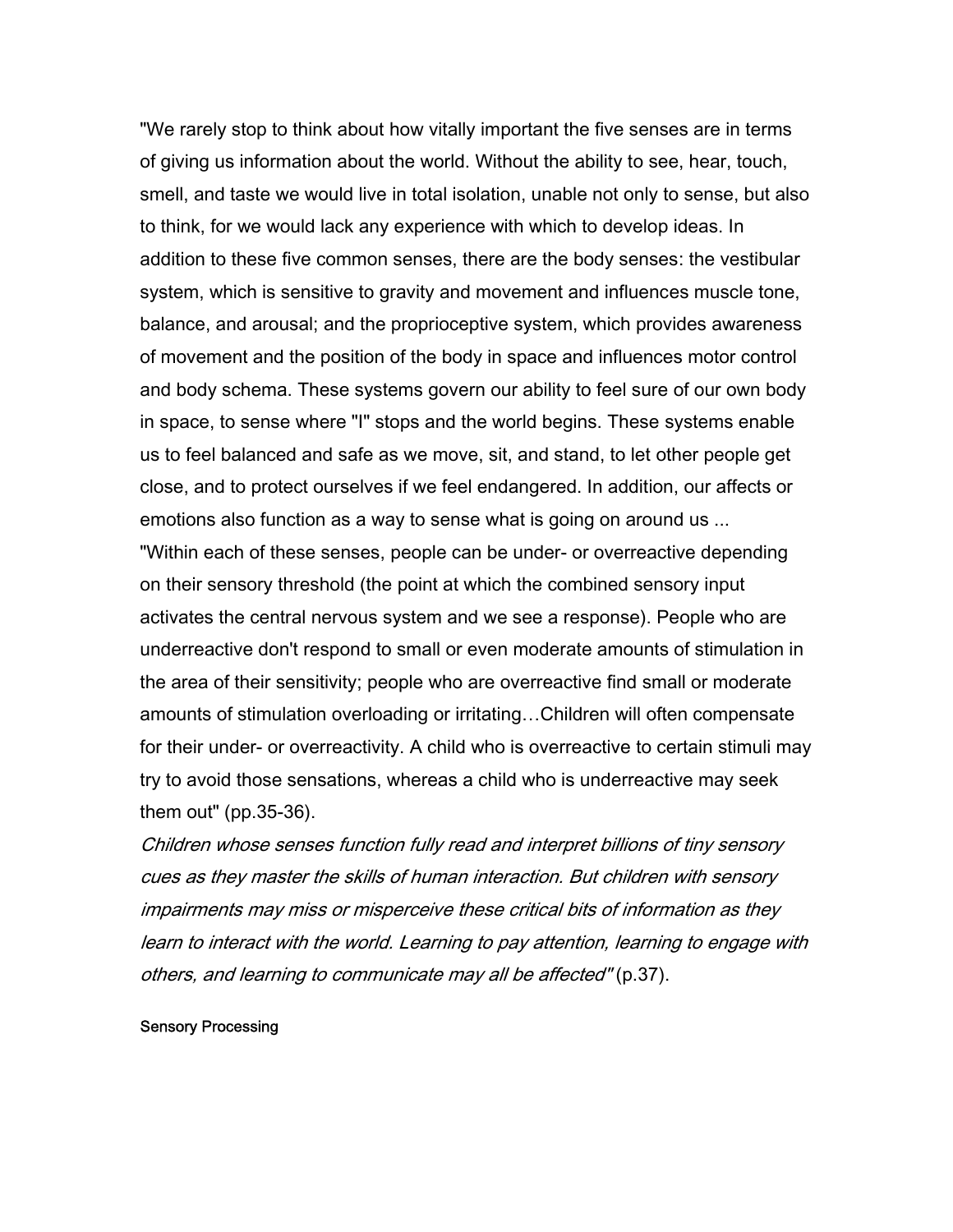"Our senses enable us to 'take in' information from the world, but it is our processing system that enables us to make sense of what we receive ... [Examples include]:

- ... bits of light are translated into colors, pictures, faces, and other understandable images;
- ... sounds waves are translated into words, music, sirens, and other meaningful sounds;
- ... stimulation of the nerve endings in our skin is translated into gentle caresses, bear hugs, and other meaningful types of contact;
- ... the compression of our joints, the feel of the floor beneath our feet, and the sensation of air against our skin translate into an awareness of where our body is in space ...

"*Sensory processing* is the earliest form of processing that takes place in the brain…A second kind of processing [is] cognitive processing -- the ability to see patterns and create connections between things ... As children grow, their cognitive-processing skills become much more elaborate. Ideas form, and by the age of four or five most children are able to manipulate abstract ideas, that is, they are able to think about things that are not right in front of them. They can remember the past and imagine the future; they can link two or more abstract ideas together; they can use language to put their ideas into words" (p.37-38). Some common processing problems include: auditory and visual processing problems. Greenspan describes "a child with a severe auditory-processing problem, [as hearing but not understanding] most of what is said to him...experience ing the world as a hostile place, filled with sounds that make demands on him but to which he can't respond. He may come to feel shut out from the world of people, or, worse, people may seem frightening, always yelling because he is so often angering and disappointing them. Gradually he may draw more and more into himself and into the world of silent, inanimate objects. Here at least he can feel safe and secure" (p.42).

Likewise, a child with "visual processing problems" experiences difficulty but "may exhibit a very different type of behavior. Because visual information helps us form mental images of things it is an important component of a child's ability to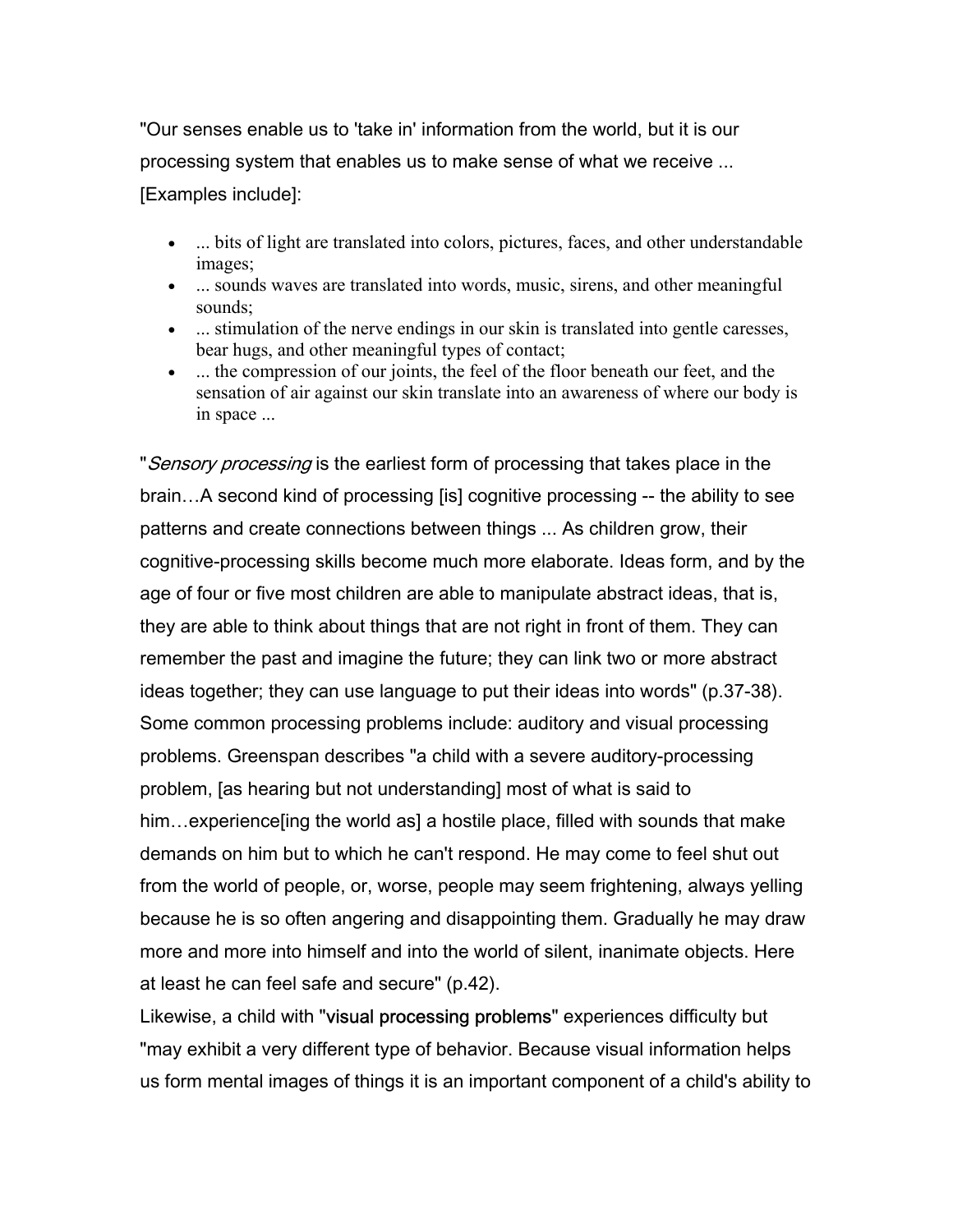organize behavior and see the big picture. Without this ability a child may be easily distracted or get lost in details. Her capacity for problem solving and abstract thinking may be affected. The ability to visualize may also help children calm themselves…As a result, this child may be excessively demanding, and later in life may become depressed when confronting strong feelings and conflict because she loses the inner image associated with being loved and can't easily reconstruct it" (p.42).

"It is also possible to have trouble processing at more cognitive levels. Children with cognitive-processing impairments may have difficulty in the realm of ideas. They may have trouble forming abstract ideas (visualizing things that are not right in front of them) or making connections between ideas (understanding when two or more abstract ideas are related). They may have difficulty learning language because language requires abstract thinking, using words to stand for things" (p.42).

"... A third, equally important, type of processing [is] affective, or emotional, processing ... [This} refers to our ability to interpret the emotional signals we receive from others -- the ability to know, when we see a smile, that a person is friendly or to determine, when we hear a loud cry, whether it is a cry of warning or of distress…(p.37-38). ... The child who has affective-processing difficulties faces challenges reading other people's emotional signals. He might cower in the classroom when the teacher talks loudly, believing that the teacher is angry and about to punish him. Or he might misread another child's helpful offer to push the swing as a hostile gesture…From hugs to back pats, smiles to frowns, laughs to cries, the child may feel besieged by sensations that he doesn't understand. And when he responds [it's] often in unexpected ways ... Trapped in this escalating dialogue, the child can easily feel out of control and may react with tantrums, inappropriate body movements, or flight" (p.43).

"... One reason children with disabilities have trouble with cognitive and emotional processing is that both types of processing rely on sensory input, and in children with disabilities the sensory input may be especially confusing. On the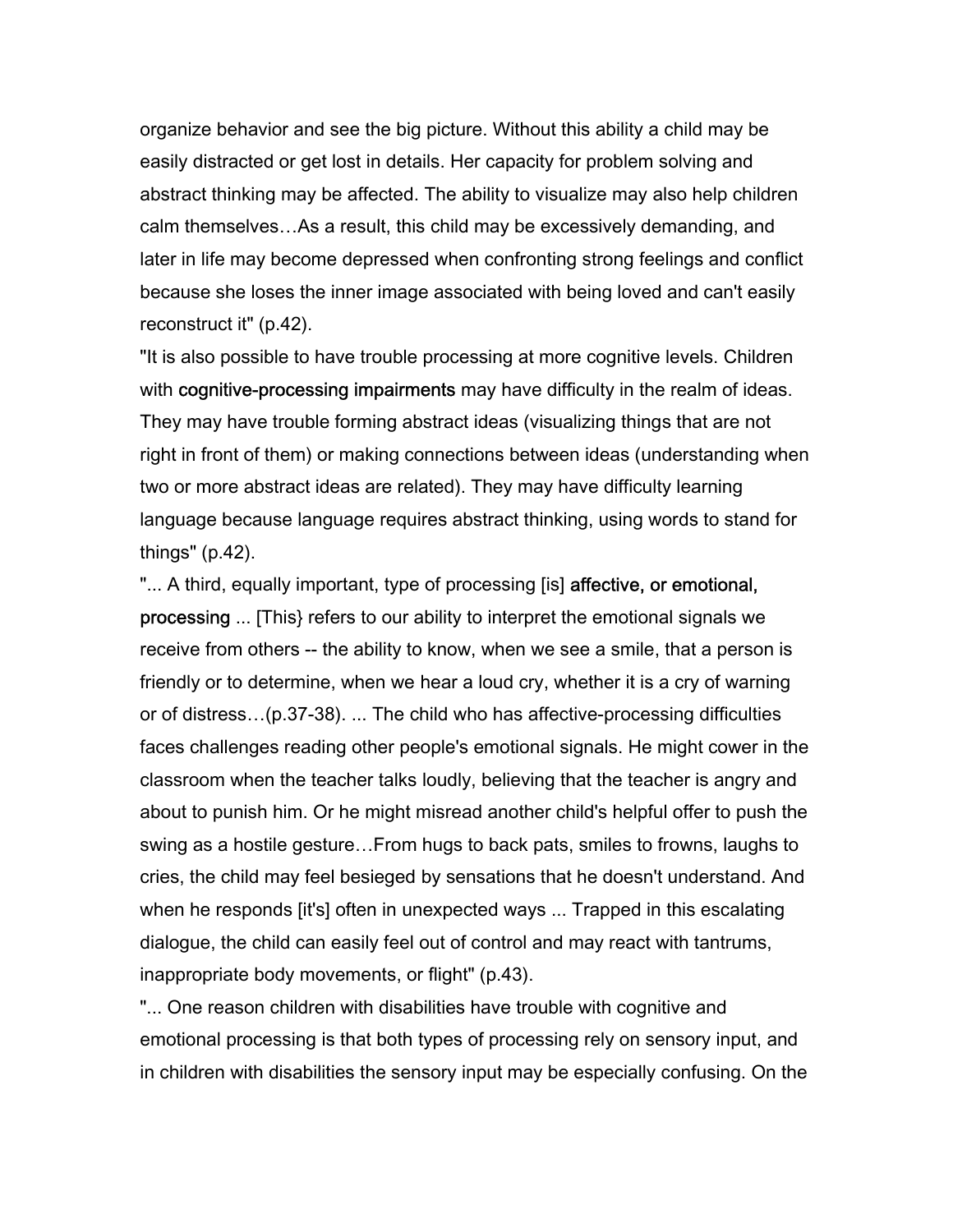way in, the sensory signal may go unheeded, may be overwhelming, or may be without form or a recognizable pattern" (pp.37-38).

"Children who have difficulty processing sensory information can't manage the sensory teamwork that is required for higher-level cognition. They may misread signals, mistaking a smile for a grimace or a gentle pat for an aggressive swat. Or they may have difficulty combining the many signals they take in into a useful pattern ... Children with sensory-processing difficulties are unable to integrate incoming emotional data and interpret it from multiple points of view. Emotional processing can be greatly skewed by over- or underreactivity…Sensory reactivity or processing difficulties can cause a child to misinterpret emotional information from those around him, resulting in inappropriate -- sometimes extreme - emotional reactions" (p.39-41).

#### The Motor System

"The sensory system enable us to take in information from the world; the processing aspect of that system enables us to interpret that information. The motor system is what enables us to respond" (p.40)

Our ability to formulate a motor response depends on a number of factors including: muscle tone, motor planning and sequencing.

"*Muscle tone* refers to the ability of our muscles to support our bodies without effort. Children with low tone, whose muscles are very loose, have to put great effort into holding their heads up and walking [or talking or eating]" (p.40). "Motor planning refers to the ability of a person to plan and execute a series of movements ... A person will be able to figure out what action is needed and execute it ... Problems with motor planning can make even the simplest tasks difficult. Acknowledging Daddy when he leans over the crib means turning to face him, making eye contact, and responding with gestures or a smile -- sequencing numerous motions together ... Any activity that requires sequencing actions or behaviors presents similar challenges. Hence eating, exploring toys, playing games, and interacting socially are made more difficult for children with motor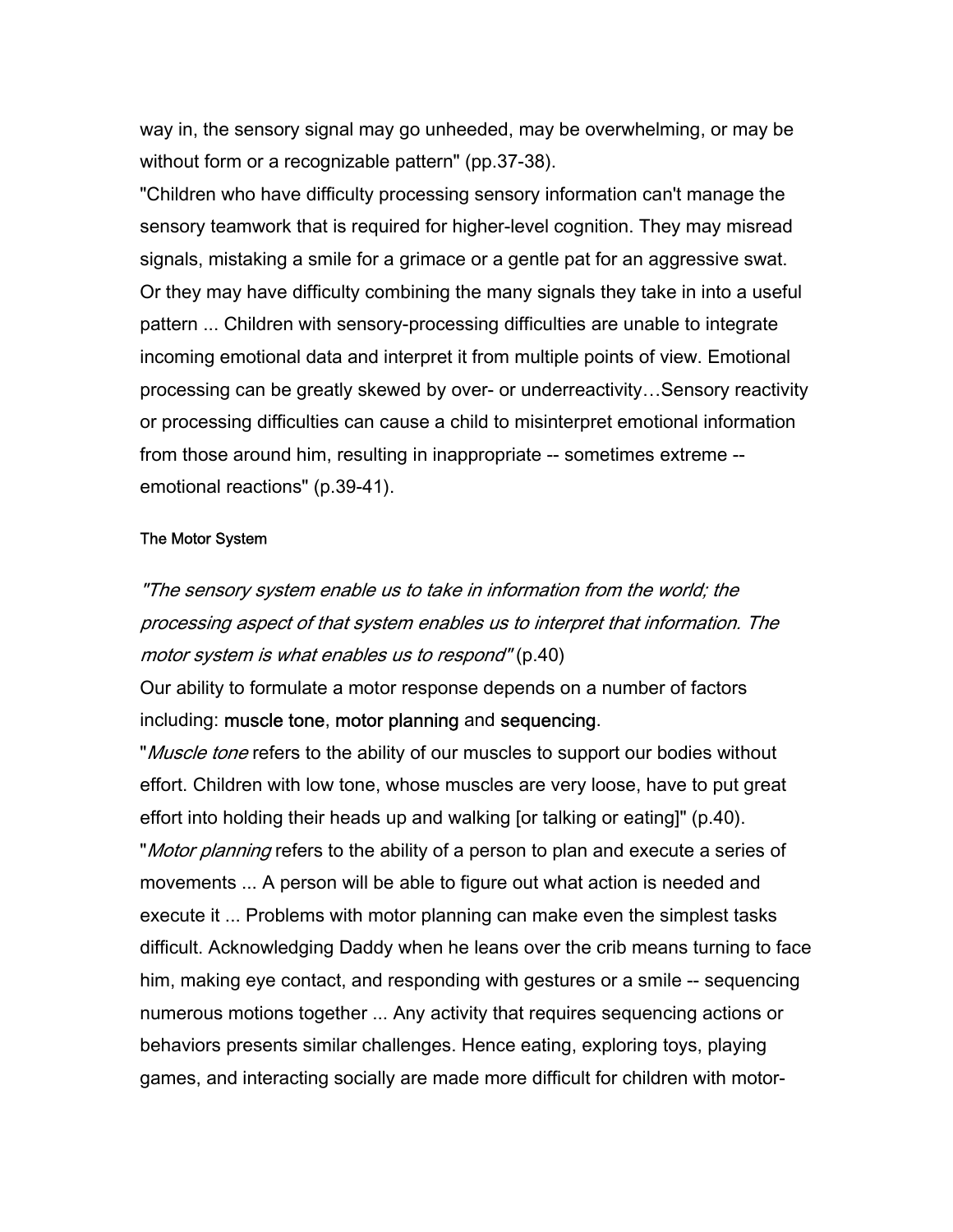planning or sequencing challenges. Later in life, complex social sequences - greeting new people, engaging in give-and-take behaviors such as two-way conversations, sports -- require skills in motor planning and sequencing. Even our ability to sequence ideas into a logical flow may be related in part to this ability" (p.40-41).

## The Child's Interaction Pattern

"A child's biological challenges influence his interactions with others. A child who is underreactive to sound is unlikely to turn toward his mother's wooing voice. A child who is overreactive to touch may shrink, even shriek, when her father tries to hug her [or guide her]. If a child continually withdraws from the mother…the mother may feel confused and believe he prefers to be left alone ... The mother may decrease the degree to which she tries to woo the child into loving interaction ... It's easy to understand how these reactions can influence a child's development" (p.5).

## Family and Social Patterns

"All parents [teachers, siblings, friends] bring certain tendencies with them to [interaction] ... Some of us are naturally demonstrative and "touchy"; others are more reserved. Some of us are born talkers; others are naturally quiet ... These tendencies…can make it easier or harder for our children to master the emotional milestones" (p.5).

# Part Two: Encouraging Emotional and Intellectual Growth

"As we have worked with many different types of children, from the time they were babies until they were eight, nine, or ten years old, we have evolved a developmental model for working with children ...

"This approach focuses on helping each child climb the developmental ladder; specifically, it works to help each child master the six fundamental developmental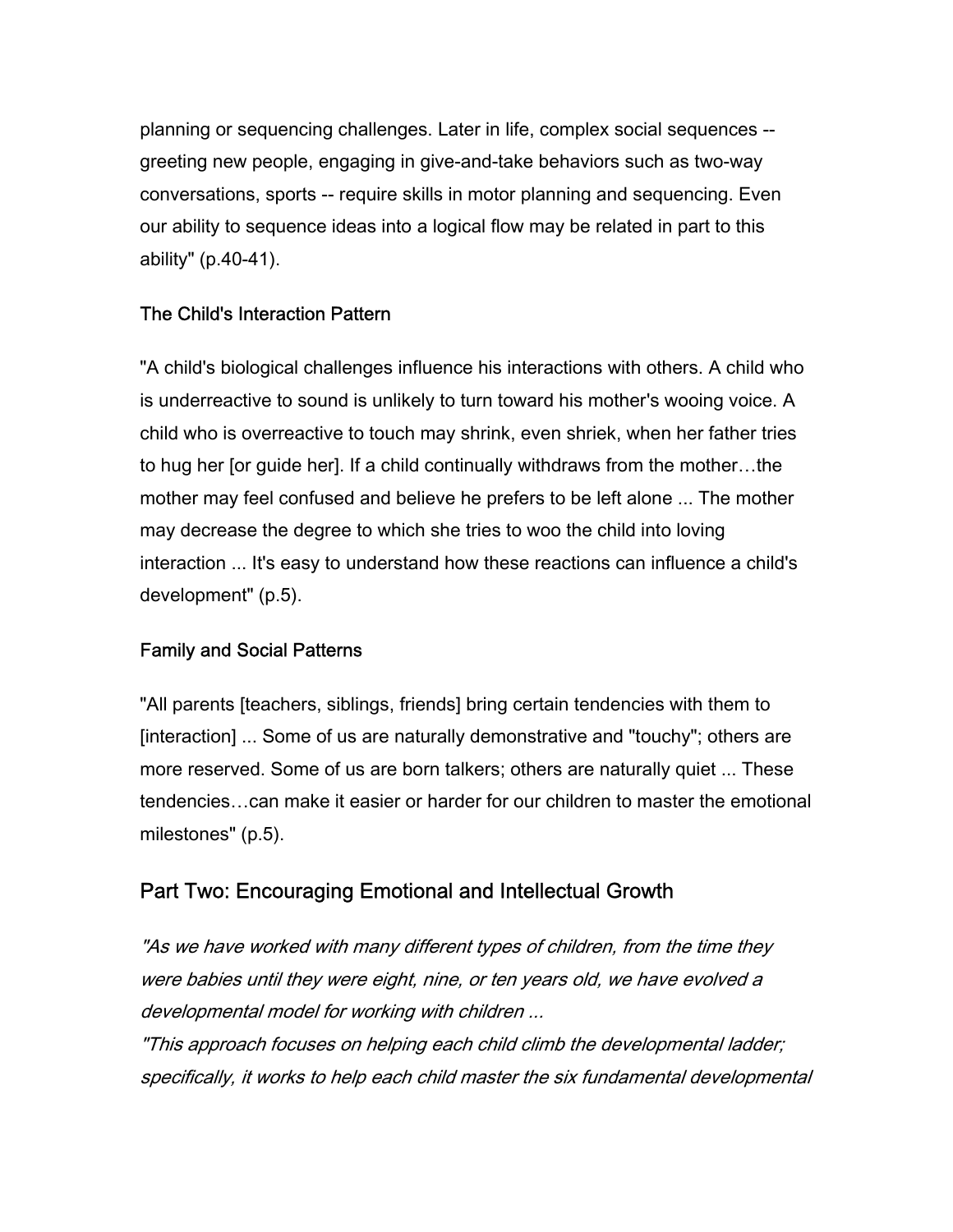skills that underlie all our intelligence and interactions with the world. The achievement of each of these skills represents a new level, or milestone, of development" (p2-3).

"Children without special needs often master these skills relatively easily. Children with challenges often don't, not necessarily because they can't, but because their biological challenges make mastery more difficult" (p.3).

## Typical Development

From First Feelings: Milestones in the Emotional Development of Your Baby and Child):

Requirements [to achieve milestones]:

0-3 Months

Protection, comfort, and interesting sights and sounds to *feel regulated and interested in the world;*

3-7 Months

Wooing and loving overtures to *fall in love*;

4-10 Months

Sensitive, empathetic reading of cues to foster *purposeful communication;*

9-18 Months

Admiring, organized, intentional interactions to foster *a complex sense of self;* 18-30 Months

Pretend play and functional use of language to foster *emotional ideas;*

30-48 Months

Effective limits and use of logic in pretend play and language to foster *emotional thinking.*

## Children's Emotional Goals

### From The Essential Partnership (p.4):

"Four-year-old children should be capable of:

- 1. Forming healthy, warm, and trusting relationships with others peers as well as adults.
- 2. Experiencing self-esteem, feeling good about themselves and what they do.
- 3. Using good impulse and behavioral control.
- 4. Exhibiting a rich, emotional imagination and using words to express needs and feelings.
- 5. Separating make-believe from reality and beginning to adjust to reality's demands.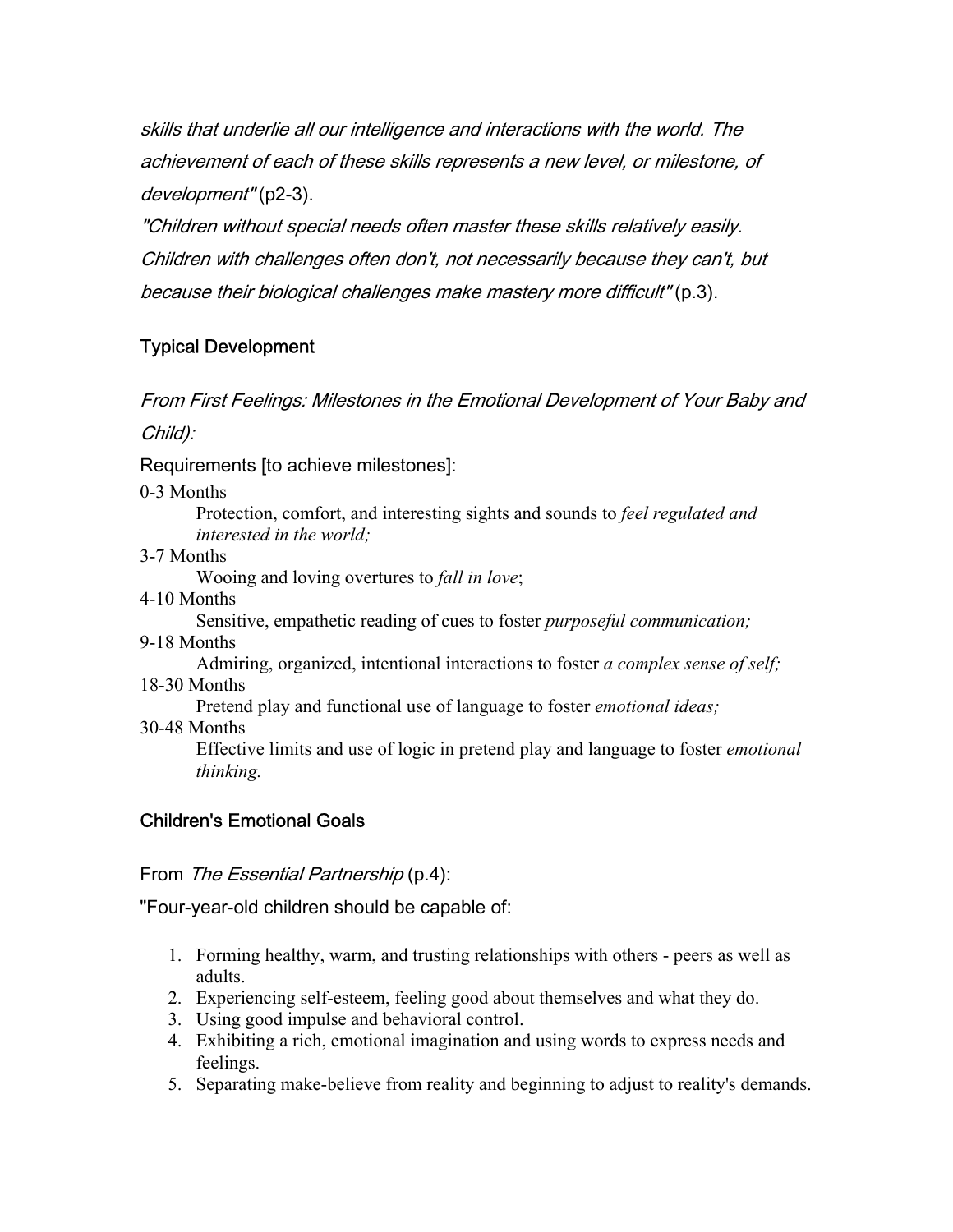- 6. Beginning to deal with loss and beginning to show empathy and concern for others.
- 7. Concentrating, focusing, and planning as a basis for learning in both informal and formal educational settings."

### The Floortime Approach

#### What is Floor Time?

"Floor time is a special play time that you set aside for the child. During this period, play is a spontaneous, unstructured activity when you get down on the floor with the child and try to follow his/her lead. Your initial goal is to tune in to whatever motivates or is of interest to the child ... This time allows you to reaffirm a rhythm and sense of connectedness and enables you to elaborate growing empathy and shared meanings" (Essential Partnership, p.19).

"Floor time [is] a systematic way of working with a child to help him climb the developmental ladder ... By working intensively with parents and therapists, the child can climb the ladder of milestones, one rung at a time, to begin to acquire the skills he is missing ... [During floor time, children at first learn] the pleasure of engaging with others and the satisfaction of taking initiative, making wishes and needs known, and getting responses. [Floor time then creates opportunities for children] to have long dialogues, first without words and later with them, and eventually to imagine and think" (p.121).

"Floor time is like ordinary interaction and play in that it is spontaneous and fun. It is unlike ordinary play in that you have a developmental role. That role is to be your child's very active play partner. Your job is to *follow your child's lead and* play at whatever captures her interest, but to do it in a way that encourages your child to interact with you ... Your role is to be a constructive helper and, when necessary, provocateur by doing whatever it takes to turn her activity into a twoperson interaction" (p.123-124).

"Floor time can be implemented, both as a procedure and as a philosophy, at home, in school, and as a part of a child's different therapies" (p.121).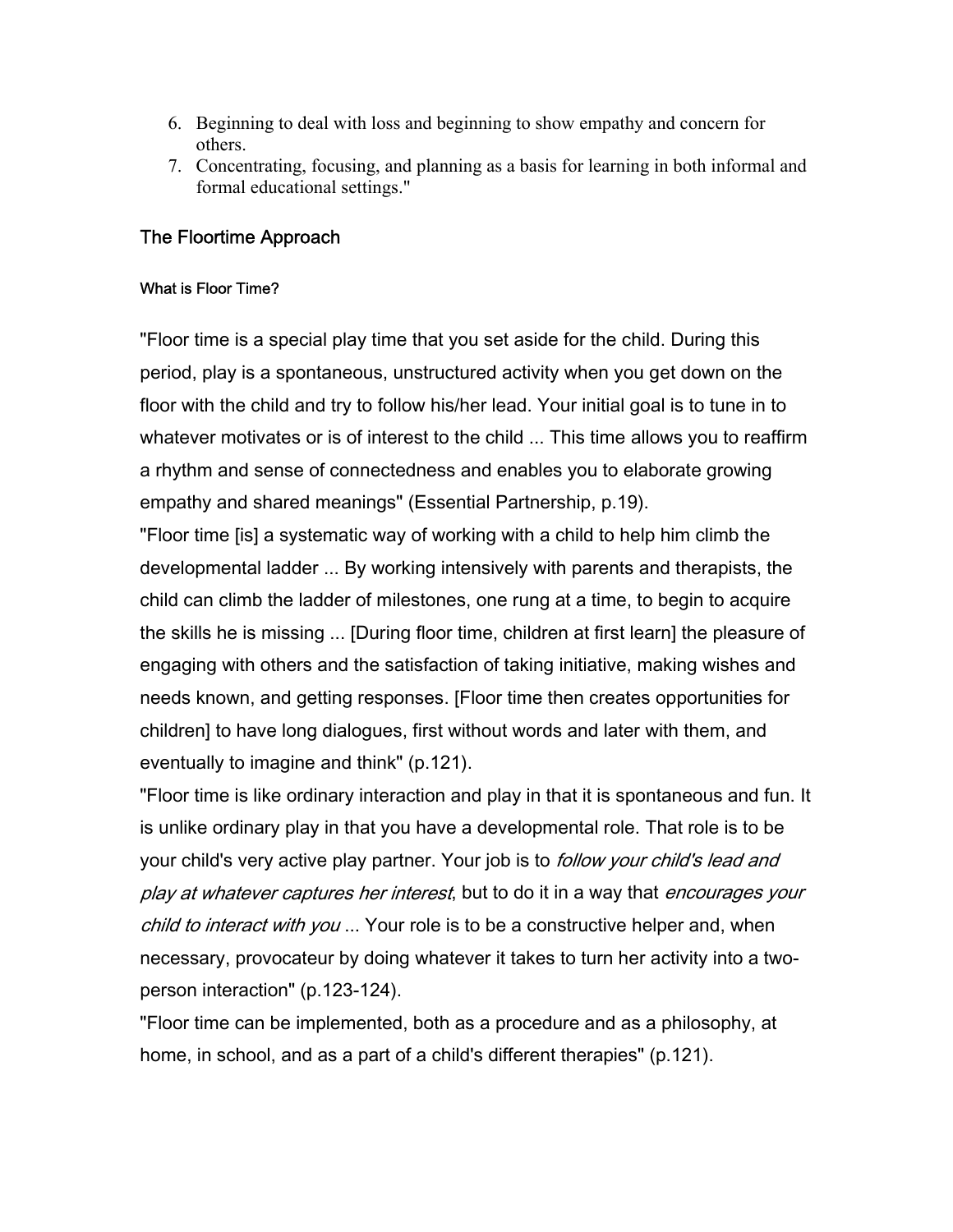#### The Nuts and Bolts of Floortime

"First we describe floor times as an intensive, one-on-one experience; then we discuss the overall therapeutic team and educational approach" (p.121-122).

"Floor time is ... a 20-30 minute period when you get down on the floor with your child and interact and play ... By interacting with your child in ways that capitalize on his emotions -- by following his interest and motivations -- you can help him climb the developmental ladder. You can help him want to learn how to attend to you; you can help him want to learn how to engage in a dialogue; you can inspire him to take initiative, to learn about causality and logic, to act to solve problems ... and move into the world of ideas ... In helping him link his emotions to his behavior and his words in a purposeful way, instead of learning by rote, you enable your child to relate to you and the world more meaningfully, spontaneously, flexibly, and warmly. He gains a firmer foundation for advanced cognitive skills" (p.122-123).

"Children with special needs require a tremendous amount of practice in linking their intent or emotions to their behavior and then to their words ... Floor time is your child's practice time. Each time you get down on the floor and interact - spontaneously, joyfully, following your child's interests and motivations -- you help him build that link between emotion and behavior, and eventually words, and in doing so move forward on his journey up the developmental ladder" (p.123).

"Following a child's lead means building on the child's natural inclinations and interests. It does not necessarily mean going along with what a child wants to do [my emphasis]. Many parents and professionals frequently follow a child's lead passively, without generating a lot of opening and closing of circles. Active following of a child's lead means building on what the child does in a way that literally compels the child to want to open and close more circles of communication ... Initially this won't be easy ... You may have to be playfully obstructive -- literally get in your child's way -- to create an interaction ... Once that happens you can work on extending your interactions, prodding him through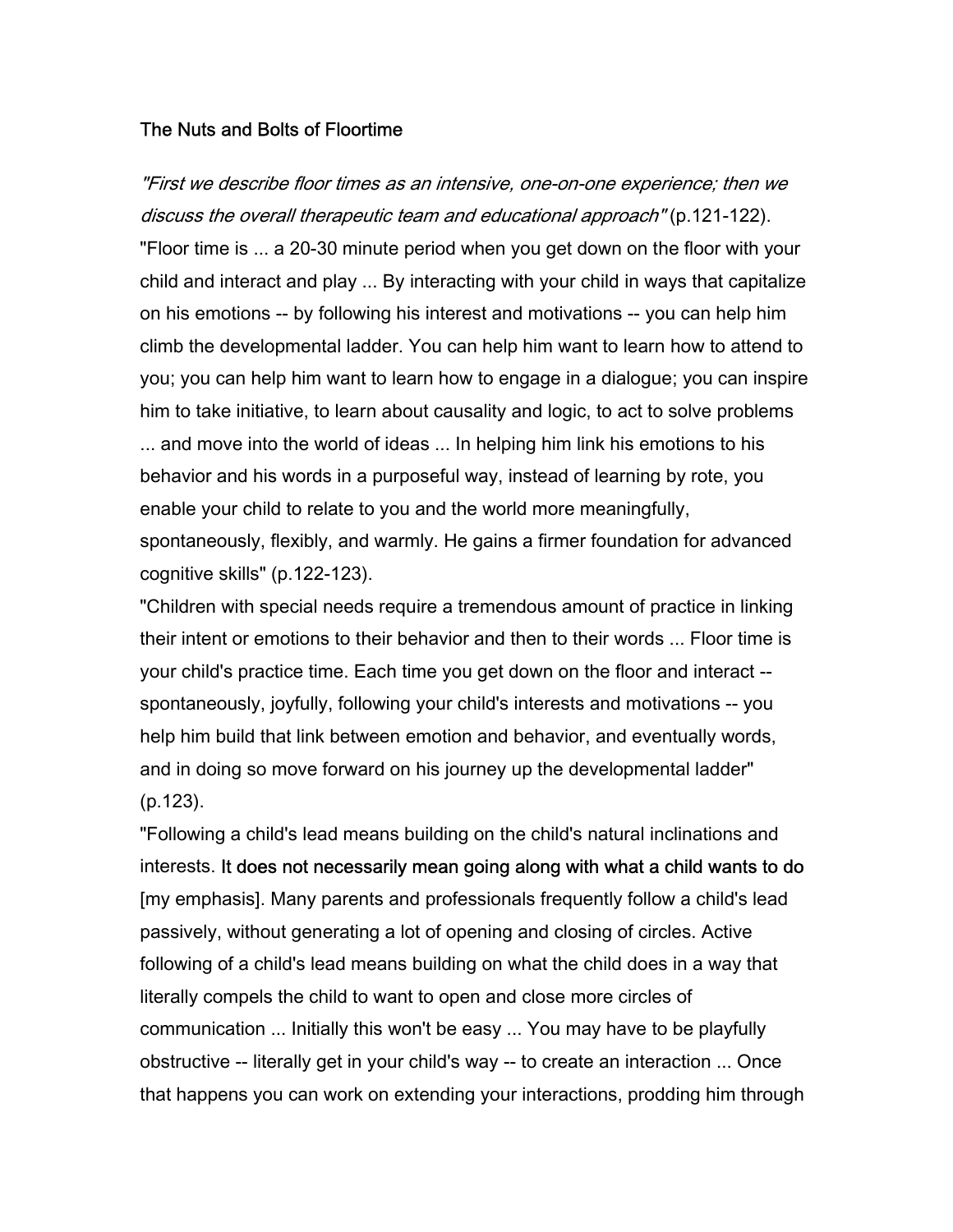play to close multiple circles of communication. As his joy in engaging, emotional expressions, and gestural communication grows, you can introduce the world of ideas. By putting a puppet on your hand or a doll in the car he is rolling, you can woo your child into complex imitation and pretend play; by being a character in his dramas, you can continue to foster interaction while introducing words. As his dramas become more complex and him language ability grows, you can help him begin to verbalize his feelings rather than act them out. You can encourage him to close verbal circles, just as he closed gestural ones. In this way, you may gradually entice him into the world of ideas and logical thinking" (p.124).

### How Often?

"Children with special needs often need many sessions of floor time a day. Many family members, as well as friends, other caregivers, or students, can be a part of your floor-time team ... For many children, especially for those with sever challenges, in addition to a floor-time philosophy during all waking hours, six to ten 20-30 minute floor-time sessions a day is optimal. One to two sessions a day is often not enough" (p.129).

### Four Goals (p. 125-126)

#### **Goal 1:**

**Encouraging attention and intimacy.** Beginning with the ability to feel calm, focused, and intimate ... Maintaining mutual attention and engagement. Your goal is to help your child tune in to you and enjoy your presence. (This goal contributes to milestones 1 and 2.)

#### **Goal 2:**

**Two-way communication.** Next you will help your child learn to open and close circles of communication, at first with subtle facial expressions and a gleam in the eye, a dialogue without words ... Your task is to encourage a dialogue, to help your child use his affects or emotions, hands, face, and body to communicate wishes, needs, and intentions. Over time, you try to help your child open and close many circles of communication in a complex, problem-solving dialogue. (This achievement correlates with milestones 3 and 4).

#### **Goal 3:**

**Encouraging the expression and use of feelings and ideas** ... Your goal is to encourage dramas and make-believe, through which your child can express her needs, wishes, and feelings, and gradually to help her express these in words. (This goal corresponds with milestone 5.)

#### **Goal 4:**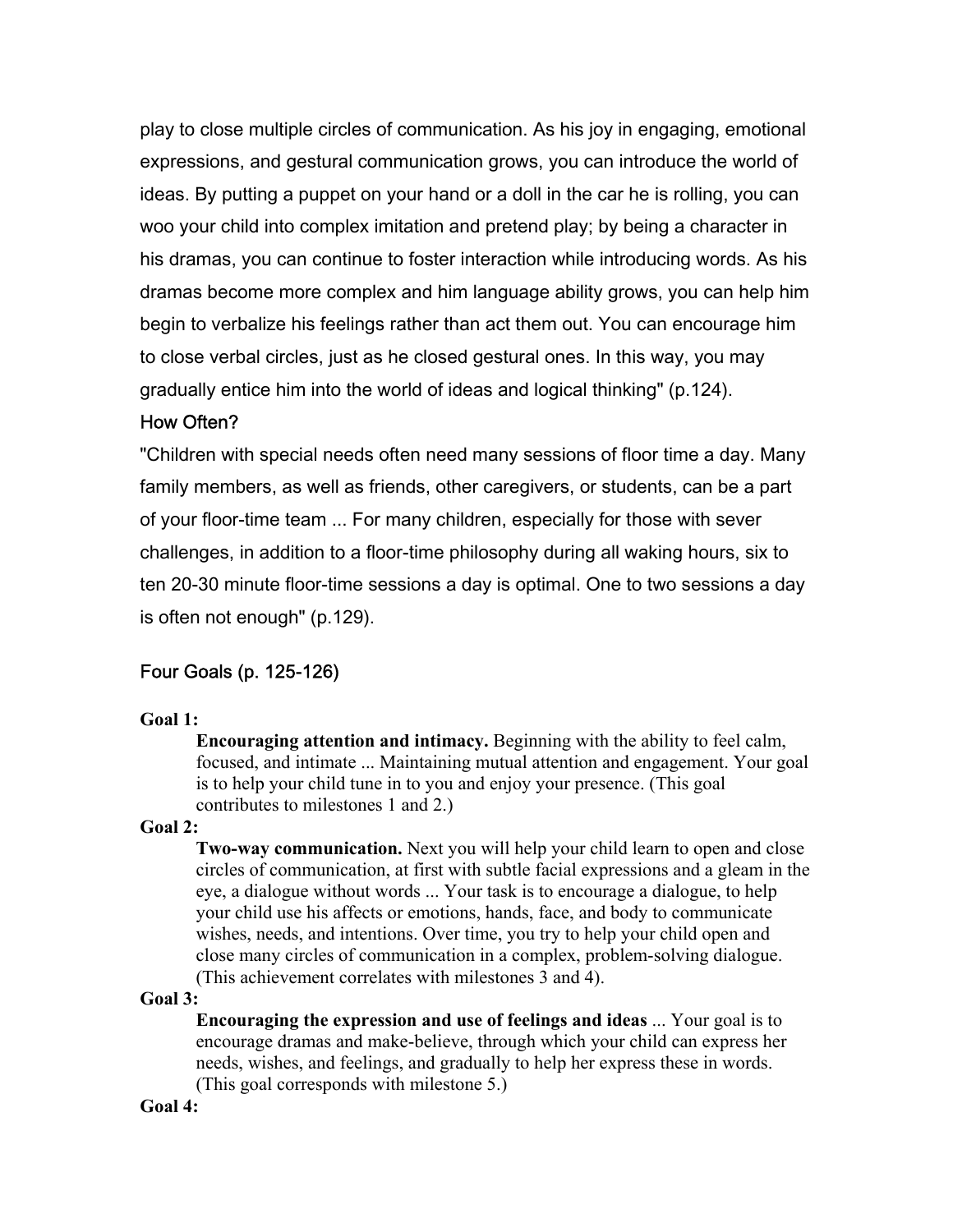**Logical thought.** Finally, you can help your child link his ideas and feelings to come to a logical understanding of the world. Your goal is to encourage him to connect his thoughts in logical ways. (This ability corresponds to milestone 6.)"

Chapters 9, 10, 11, and 12 are entitled:

Floor Time I: Attention, Engagement, and Intimacy. Helping a Child Become Interested in the World and Connect with People

Floor Time II: Two-Way Communication. Helping a Child Communicate with

Gestures and Expressions

Floor Time III: Feelings and Ideas. Helping a Child Develop and Express Feelings and Ideas

Floor Time IV: Logical Thinking. Helping a Child Connect Ideas and Develop a Logical Understanding of the World

These chapters "show the developmental approach in action ... describ[ing] how floor time is used to create experiences for the child at each level of development that optimize his strengths and work around and improve his areas of challenge" (p.14). The "vivid case histories" that are included are inspiring.

# Part Three: Family, Therapy, and School

"In Part 3 we describe how the individual-difference model can be used to organize the efforts of the child's intervention team, as well as of the child's school, and we discuss challenges to the family that commonly surface when a child has special needs" (p.14-15).

# Chapter 19: School and Other Children

"Today there are more opportunities for inclusion of children with special needs in general-education classes ... An appropriate educational program will have the following features.

- A developmental and individual-difference approach or philosophy that encourages a developmental progression in each child, beginning with mutual attention, engagement, and interactive reciprocity ...
- An approach that incorporates the general principles of floor time ...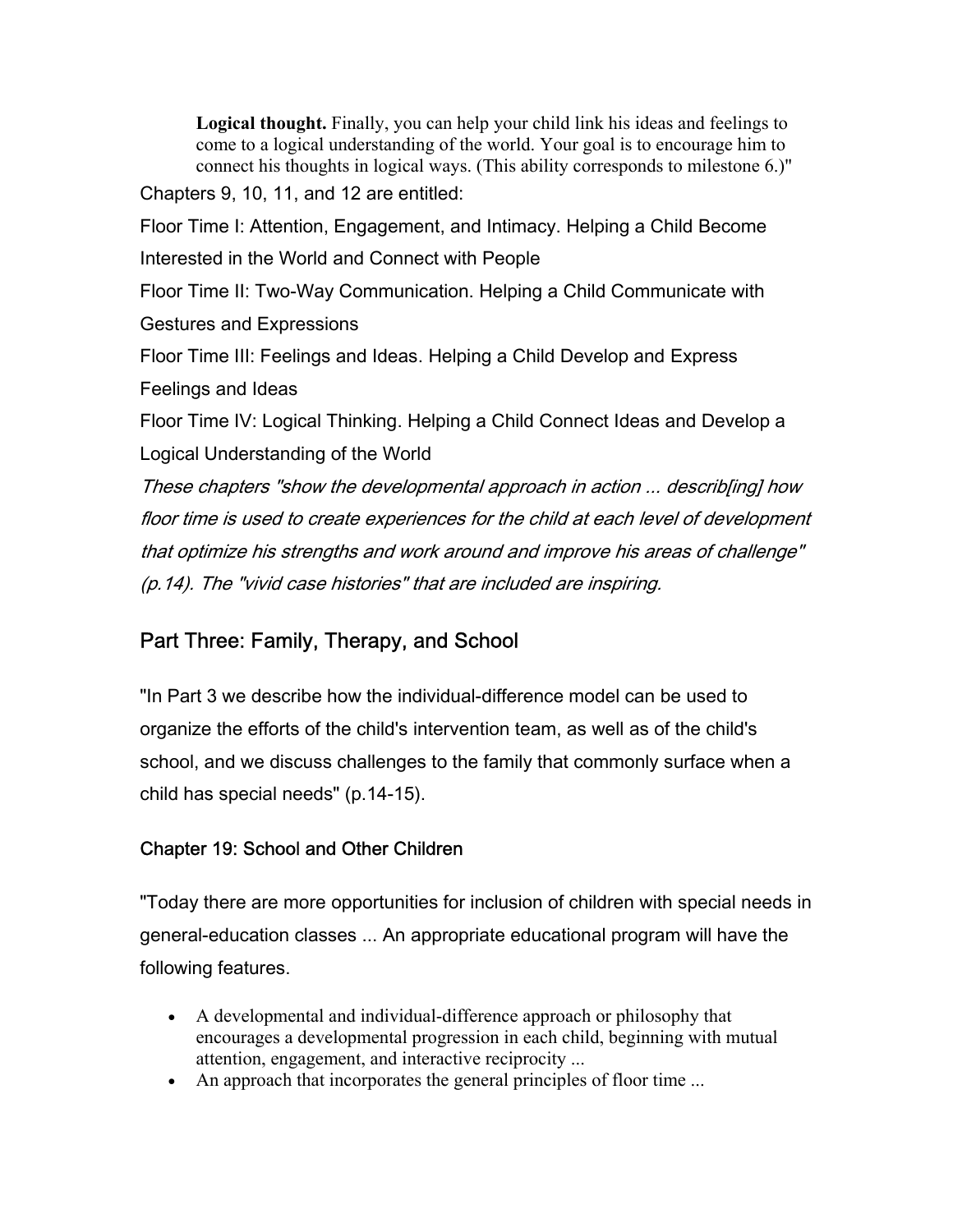- Teachers who know how to facilitate relationships with children [between peers] and] with children with significant delays ...
- Teachers who are sensitive to each child's individual [biological] differences and who respect each child's strategies for calming himself down ...
- Small groups led by adults ...
- An environment that provides or permits aides to work one-on-one with the children ...
- A policy that encourages parental involvement ...
- Openness to parents' suggestions ..
- An inclusion setting, mixing children with and without special needs..." (pp. 406-408).

## Floortime in the Classroom

"The most critical point to emphasize ... is the importance of spontaneous rather than rote learning. At every step ... teachers should be interacting with your child, opening and closing circles of communication ... learning should be tied to real, interactive experiences -- real objects, real activities, pretend play -- not to pictures or flash cards ...(p.409)

"Mini-learning environments inherently promote hands-on, spontaneous learning. Each environment should include a range of toys and learning materials that children and teachers can explore together, at a variety of levels, to practice developmental, cognitive, social, language, and motor skills ... The classroom should be a miniworld that invites curiosity and exploration in small steps. Shelves should be open and full of materials to prompt exploration and initiative". (p.412)

# Setting Up the Classroom

Suggested areas include:

the pretend corner dolls, dress-up clothes, hats, and props (p.412) a math area big and little objects, fast- and slow-moving items, light and heavy objects and scales for comparing them, containers holding a lot and containers holding a little, and other materials that have to do with size, quantity, and sequence (p.413) a spatial concept area objects to climb on, over, and under, places to hide inside, tall and short structures, balance beams of different sizes, boards with cut-out spaces to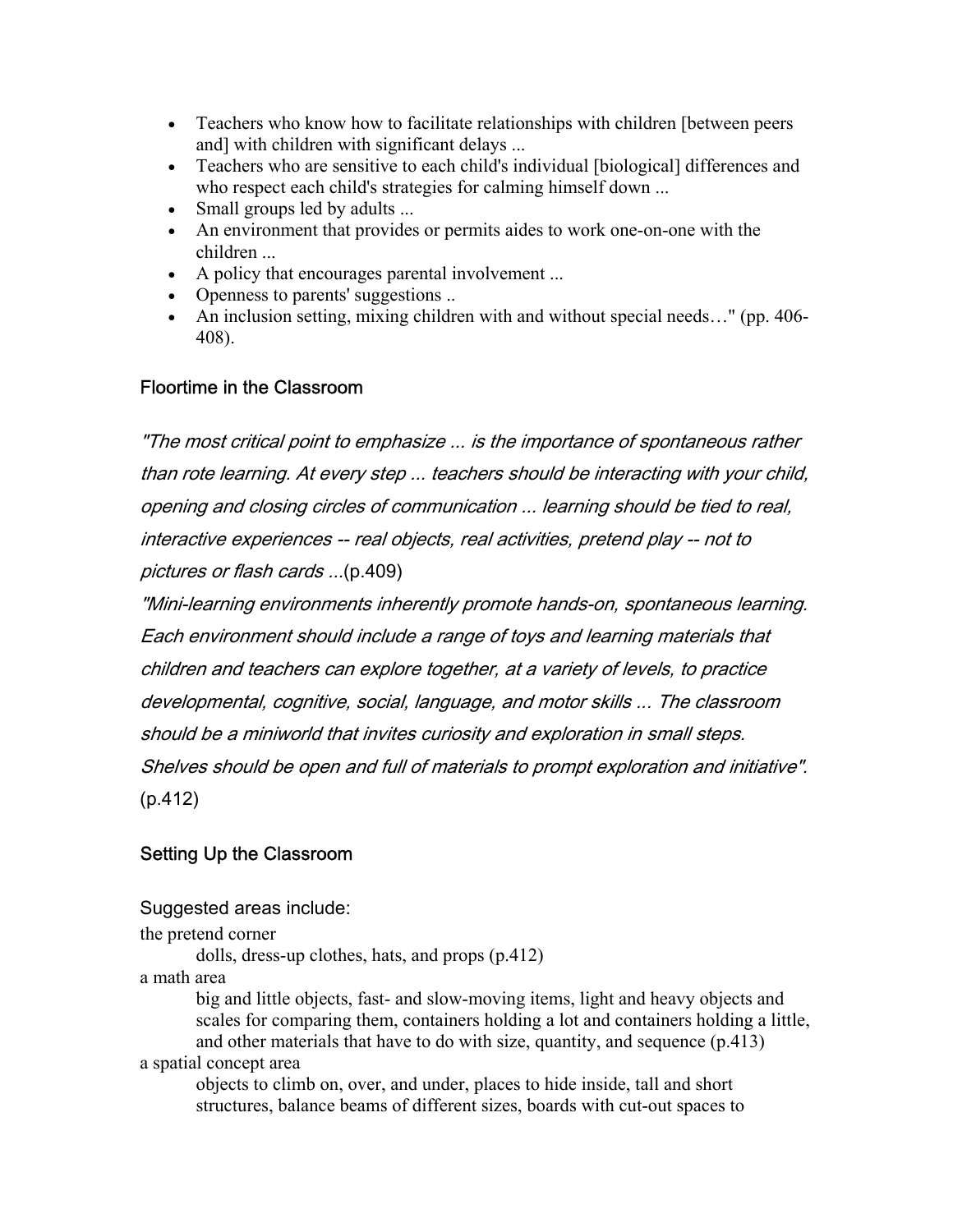navigate, and other materials to help children explore space with their bodies (p.413)

a listening and reading corner

listen to sounds and match them to objects, sound and alphabet blocks (recognizing letters, then stringing them together to make words), small toys with names that are easy to spell (p.413)

sensory, music, and art area

materials to smell, touch, listen to, and see; rough, smooth, hot, cold, sqooshy, firm, noisy, and quiet items; water, ice, and sand tables; large boxes of beans and corn with hidden objects, arts and crafts center with glue, paint, yarn, textured treasures; drums, keyboards, instruments to blow (p.413)

oral-motor area an area near the sink with musical instruments, party-favor blowers, bubbles,

vibrating toys, and foods with different textures (p.413)

motor planning, gross motor, and vestibular (balance) functioning mini-obstacle courses; swings, mattresses, trampolines (p.413)

## Helping Your Child Play with Another Child

1. Use floor-time principles to follow the children's lead, looking for opportunities to encourage interaction, between the two.

Comment on what they are doing, joining in whenever you can. As soon as you see an opportunity, try to bring one child into the game of the other. For example, if your child is playing with toys cards, hand the other child one of the cars. If this doesn't get an interaction going, try to draw your child into the activity of the other child. Eventually they'll find a way to play together, even if only for two or three circles of communication. From these you can gradually build more.

2. Use your voice to help each child pay attention to what the other child is doing.

Say things like, "Look! Did you see that? Wow!" The more drama you put into your voice, the easier it will be for both children to attend. And don't limit yourself to positive emotions; include negative emotions, too, such as anger, frustration, and jealousy.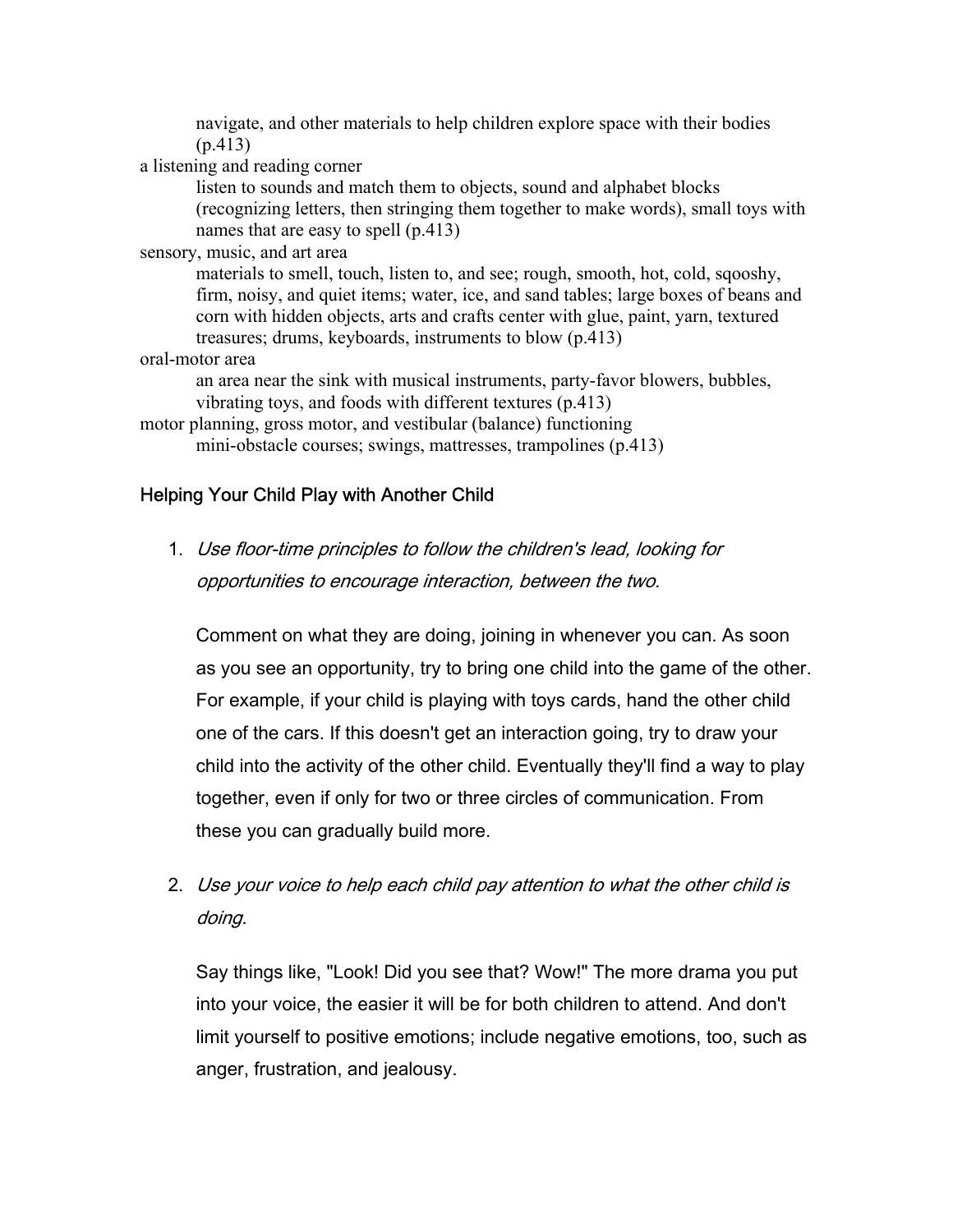3. Get both children involved in problem solving.

Plead, play dumb, exaggerate, or do whatever is necessary to make your voice compelling enough to draw both children into the problem-solving activity. "Oh no! The car is missing a wheel! What should we do?" "Help! Help! The door to the house is stuck! The soldier is locked in! How can we help him?"

4. Help both children become aware of each other's feelings.

Put a lot of drama into your voice and gestures, don't be afraid to shed pretend tears or make angry or jealous faces, and always use the name of the child you're describing. "Oh, poor Seth! He looks so sad!" Or, making an angry face and gesture, "Wow, Jason looks really mad right now!" Your child may be surprised at first, since he's not used to noticing other children's feelings. But if you do this regularly, he will become more comfortable and turned in to his friends' emotions.

5. Help the children engage with each other.

The children may tend to do parallel play at first - playing side by side but not interacting. Try to draw them into interactive play by calling each one's attention to what the other is doing ...

6. Try to hold each child's attention for as long as possible in order to delay her moving away.

If you sense one of the children is getting ready to leave, create some suspense or excitement to try to lure her to stay…If those efforts fail, try asking, "Why are you leaving - what's the hurry?" Or, "Is Maria yelling too much? Does it hurt your ears?" Or, "Was that a scary idea?" ...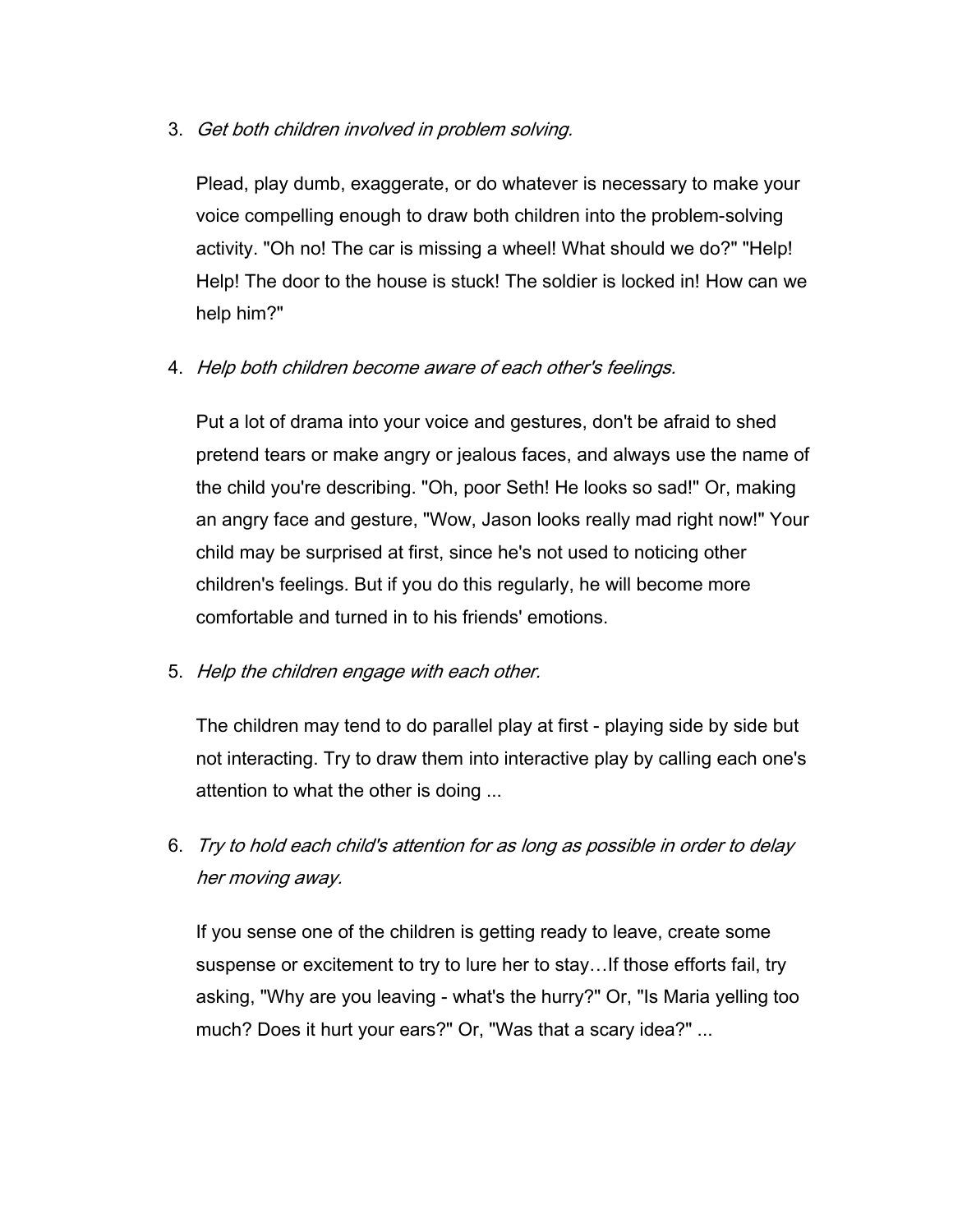7. Help both children understand the other's behavior by translating that behavior into simple words.

Both children may become confused at times by the other's behavior. You can help them by explaining what the other child is doing. "Sarah screams when she hears someone cry; it hurts her ears." "David looks mad. He's throwing the tea set down so no one will have tea." "Uh-oh! Mary is stuck. She doesn't know what to do next."

- 8. Help the children interact by using shared interests ...
- 9. Help the children stick with their play by helping them bypass tangential ideas.

Once the children have a play theme going (for example, taking a family of dolls to the park), take on a role yourself in order to help them keep it going. If another theme surfaces (an alligator comes by who has escaped from the zoo), either ignore it and return to the original theme ("When are we going to get to the park?") or incorporate the new theme into the original ("Let's take the alligator with us to the park!").

10. Help each child notice the feelings and actions of the other by reiterating what each one said or did.

Children often miss the actions or reactions of other children because those actions may be quiet or subtle. To help them notice, point out what each child has done or said. You might even ask the child to repeat what he just said or did ("Evan, did you really say that?").

11. Help the children share symbolic ideas.

Encourage playing around themes that you know both children can handle symbolically (perhaps you've already played pirate or doctor with each of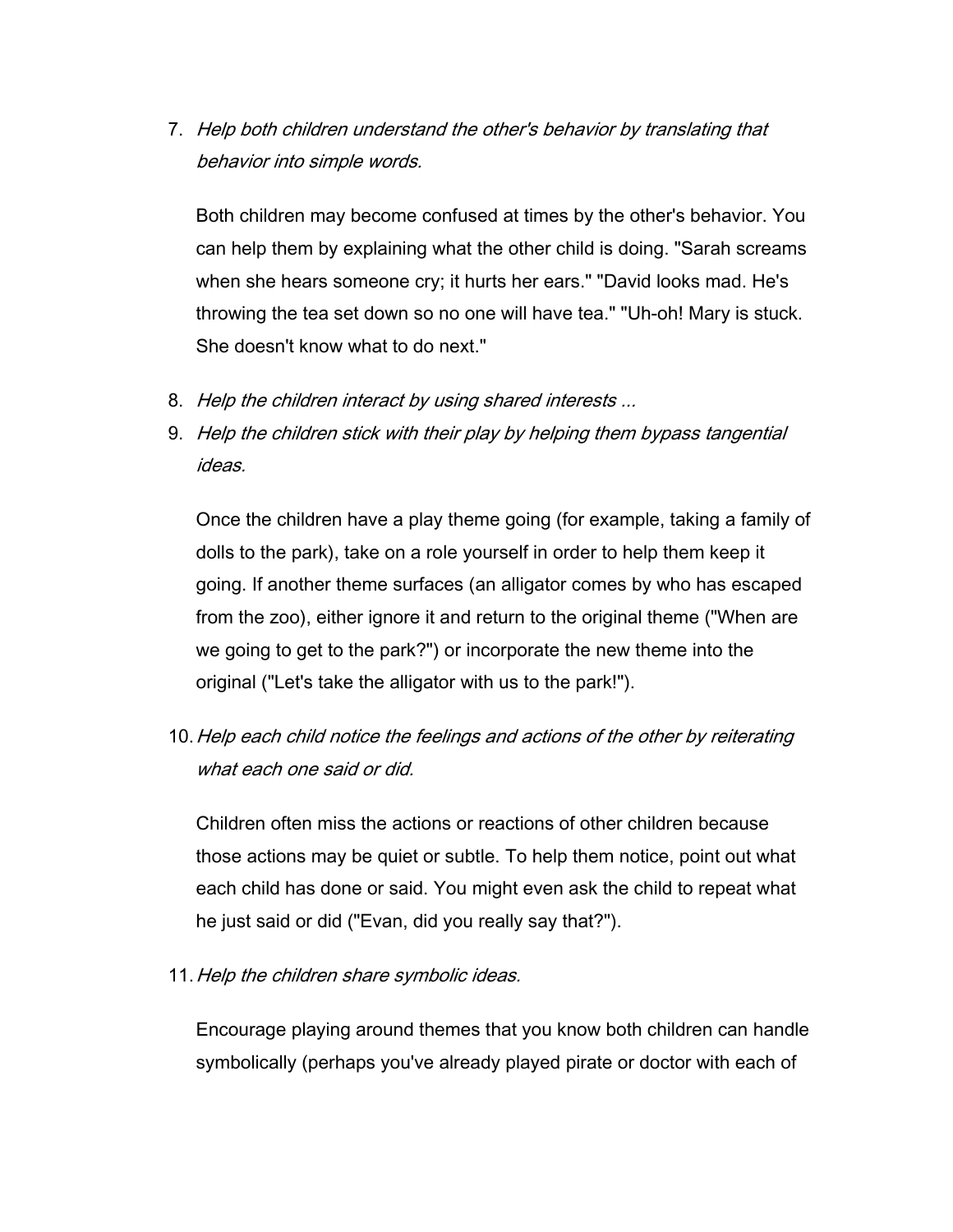them). If you remind them of these experiences, then they can elaborate on them together ...

12. Pick up on highly emotional themes (such as separation, fears, body damage, and aggression), and help the children play these issues out symbolically.

These highly emotional themes are shared by all children because they are part of a developmental progression. As children grapple with them, they define their sense of self and reality. Symbolic play that addresses these issues will be of great interest to the children. They may react actively or anxiously (by becoming overreactive, or passive and avoidant).

13. Identify each child's coping strategies and solutions, and offer symbolic solutions to difficult situations.

Perhaps you notice that every time pirates approach looking for gold, one child falls asleep. You might say, "Jesse goes to sleep every time the pirates come. Jesse, if you go to sleep now you won't be scared. But maybe you'd also like to use a magic sword?"

14. Help the children resolve conflicts together ...

... Explain that it is important for each child to understand how the other one feels, then help them come to a solution to the problem.

15. Create opportunities for the children to work together.

For example, if you are the bad doggy that is trying to mess up their house, they might need to build barriers together to keep you out. Or they might have to tickle you to see if they can make you laugh.

### Hierarchy of [School] Goals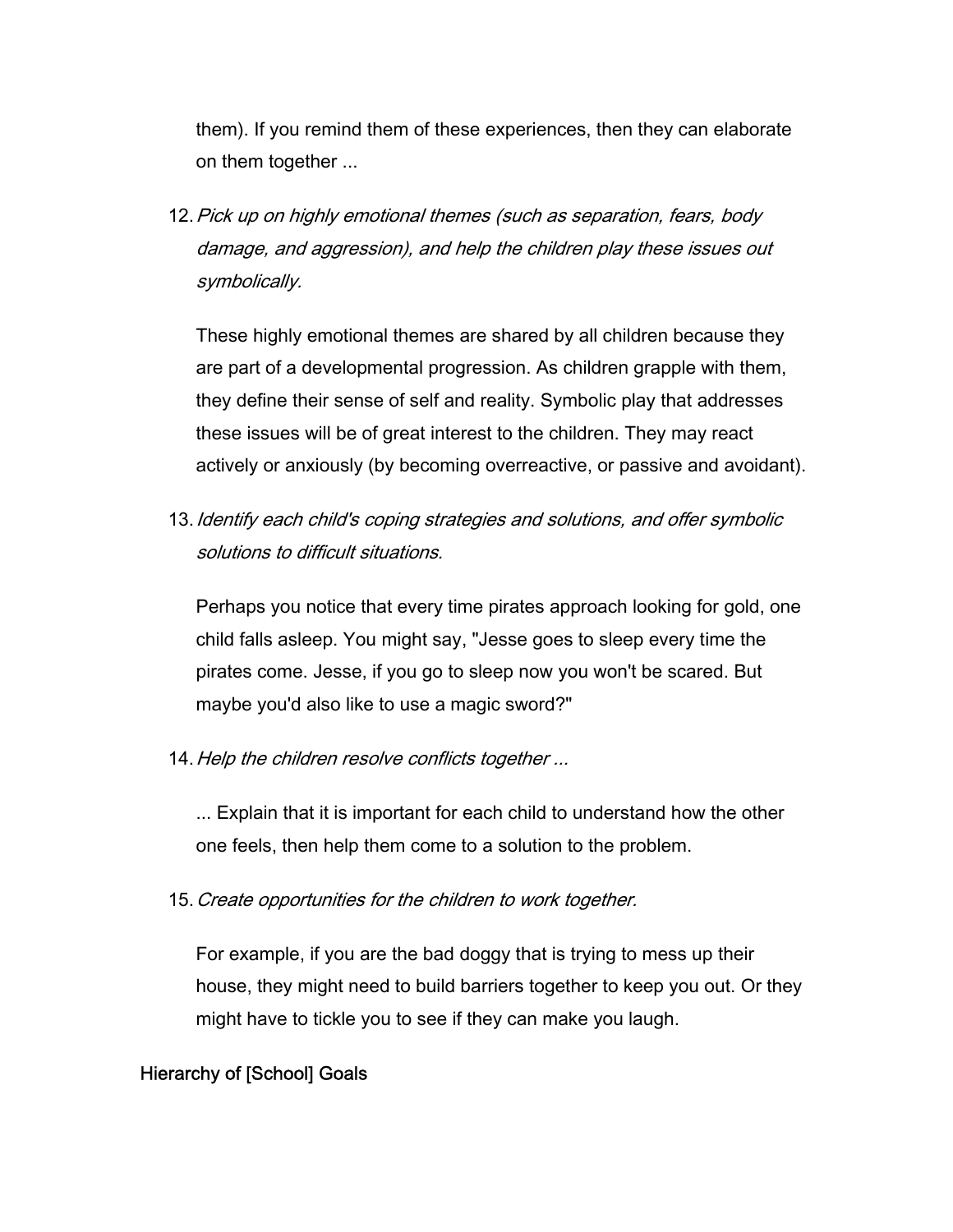- Rapid, back-and-forth affect-gestural interactions;
- Complex, multiple circles of communication, social problem solving, initially involving simple motor or gestural sequences, but then advancing to two- and three- step motor and gestural problem solving;
- Spontaneous, self-generated, interactive pretend play and imagination, beginning with simple sequences such as kidding a doll or putting a doll in the car for a ride and moving to more complex pretend, such as good guys fighting bad guys; and
- Generating ideas from desire or emotion as opposed to repeating ideas (from simple ideas, such as asking for juice when …thirsty, to complex ideas, such as making up a word to get someone to laugh as he hams it up with big smiles at his first joke)

# Ready for Floortime, What Do I Do?

## From The Essential Partnership:

"Floor time is not always easy, [your] goal is to become a good and active play partner. If you watch parents, teachers, or even child psychiatrists try to become play partners, we all fall into the same pitfalls. Some of get too passive and just watch the child. Our thoughts drift as she gets involved in a theme that is not very compelling to us ... The child needs your emotional presence ...

"Others of us get overly controlling and bossy. We are all energized, wanting to make the most of the time taken out of our busy schedule. We start asking questions about the child's play and helping to direct the action, stepping up the pace whenever possible" (p.20)

- 1. Be a play *partner* ... not overly controlling or overly passive. Follow your child's lead and join in. Be careful not to ask too many questions or to direct the action. Also, do not step up the pace. (p.20)
- 2. You may want to *describe* what the child is communicating, especially *on an emotional level*. Curiosity, assertiveness, closeness, dependency, the human body, separation, rejection, learning about the world are themes that commonly characterize children's pretend play and verbal communications. (p.20-21)
- 3. Help your child *actively use his/her imagination*. Wonder out loud what the dog is going to do next or what you will find behind the tree. (p.21)
- 4. *Transform the one-way activity into a two-way one*. Pretty soon, she/he may be telling you stories, asking the questions, or arranging the blocks into cities. (p.21)
- 5. Just being there is worthwhile as dramatic play. Your gestures pointing, smiling, frowning, and vocalizing ideas - all add an interactive component and complexity and depth to the play. When your child becomes repetitive, he needs more, not less, floor time and more, not less, patience. (p.21)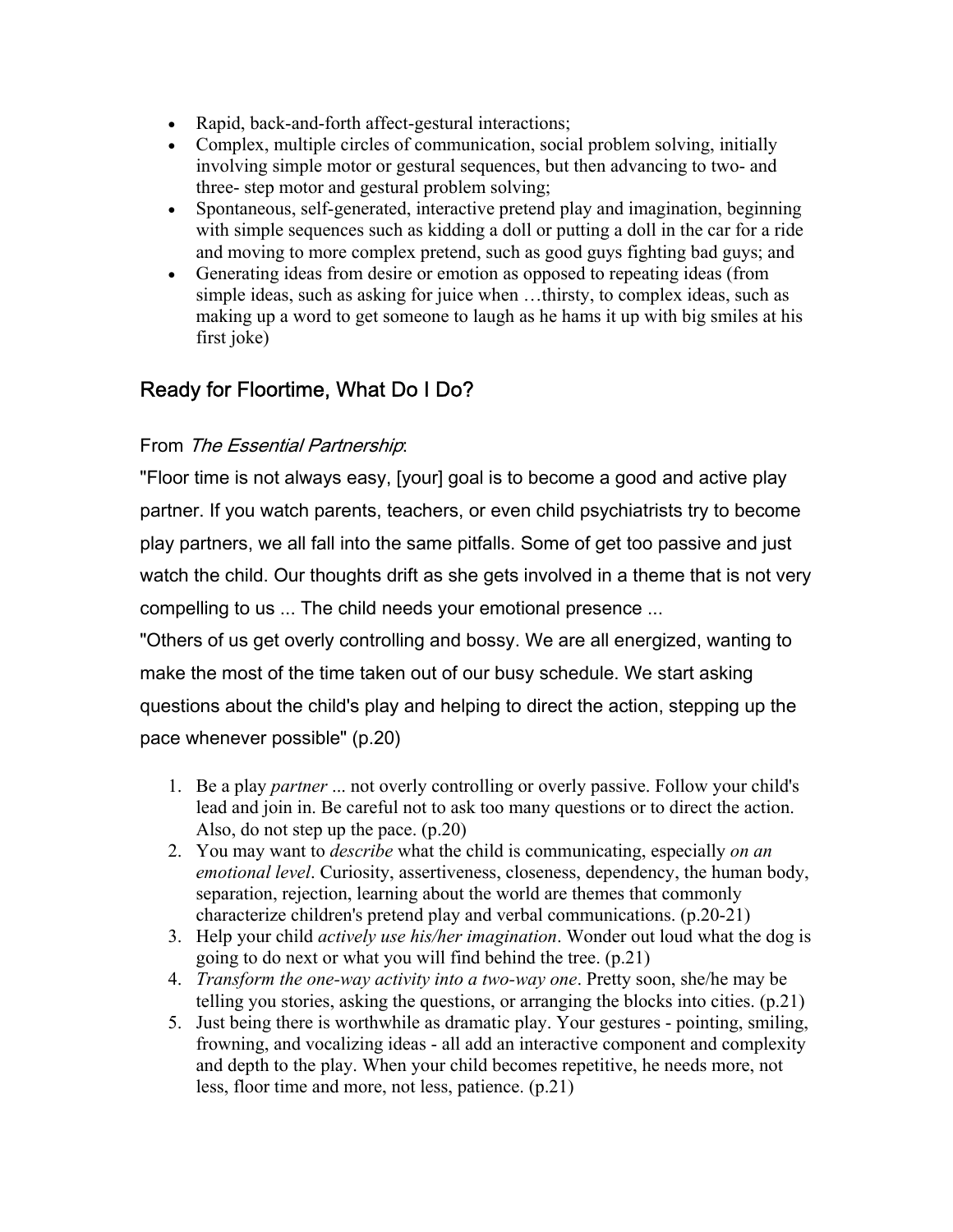- 6. The children are the coaches; you are an active partner, always trying to *expand the activity further* than they would on their own but without taking charge. (p.21)
- 7. Express *empathy for emotional themes*. If the child is expressing a theme of anger and aggression, you don't interfere by saying "Why is he so mad? Why doesn't he behave nicely?" Instead you say, "Gee, he really wants to bomb those bad guys. He's going to destroy them in a hundred different ways. He must have a good reason for that." You acknowledge the range of anger and the fact that there must be a good reason. Your empathy will enable your child to feel you are on his side rather than a proponent of your own agenda. (Your acknowledgment does not imply approval. Recognizing a child's "pretend" agenda will strengthen your ability to set relevant limits on his aggressive behavior at a later point in time.) (p.21-22)
- 8. Foster your child's ability to *express a range of emotions, a balance of feelings.* Alongside your acknowledgment of "negative" feelings may come your child's introduction of the opposite theme. Dependency, love, and concern will spontaneously emerge alongside aggression. (p.22) Help your child explore the reasons for his/the teddy bear's feelings, e.g., "you must have good reasons for being so mad" (p. 23).
- 9. Contribute to a sense of *mutual pleasure*. Be animated, silly, involved, joyous, as well as explore aggression in an imaginative way. Share his smile or pout. Human relationships can be characterized by a quality of connectedness that allows for a great range of feeling and exploration. (p.22)
- 10. Help your child *elaborate on the theme of his play*. For example, your child may explain that "the bear is mad." In response, you might ask, "very mad?" ... ("Yes.") and then follow with "What does he want to do?" ("Put you in the ocean and make sure the pieces never come back together again.") then comment "Sounds like a big anger." ("It is.") (p.22)
- 11. Help your child *amplify each side of a theme that involves conflict.* Explore the ways both sides behave and feel. For example, if the play theme is "the cat hates the dog, but the dog insists on playing with the cat," it may relate to a child's insistence on playing with the one person in his class who is mean and rejecting. You can learn about the 100 ways the cat shows his hate for the dog, and discuss how the dog must play with anyone he wants to irrespective of the cat's feelings. (p.23)
- 12. You want to respond to your child's overall emotional tone. So, part of your role is to make *comments that help you understand the play more and help the child elaborate more.* You could say, "Oh! What will the pig do when the hurricane comes? How does he feel?" Or better yet, you could just comment on his drama, "Oh, the pig sees the hurricane coming." These are questions or comments that may help the child elaborate his feelings and add one more piece to his play. You are expanding his drama just a little, by summarizing the action and by empathizing with the child's interest. (p.28).

# From The Child with Special Needs

• Join the Object/Games/Activity of the Child's Attention (p.141-143)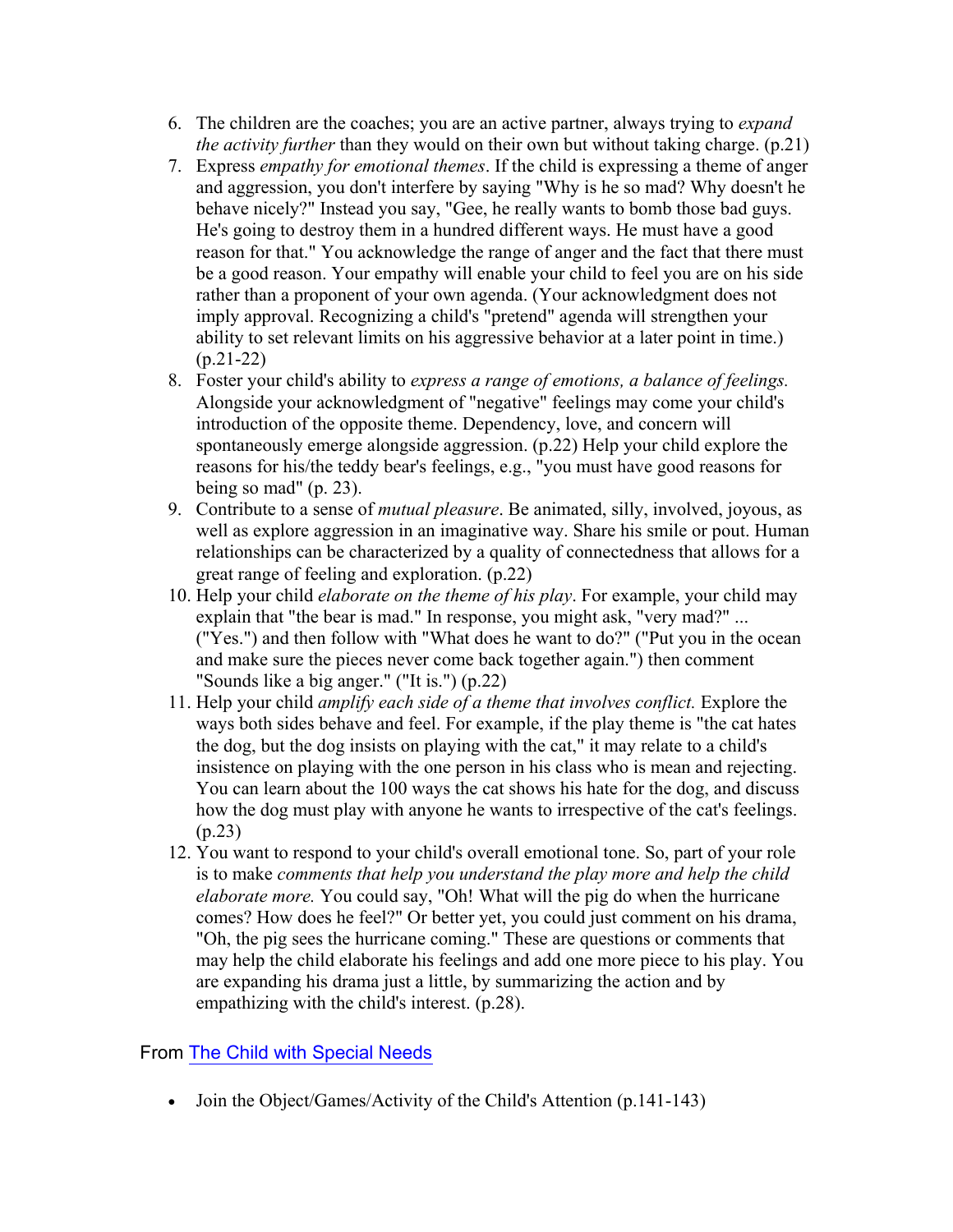- Don't Entertain Interact (p. 144)
- Enjoy the Moment (p.144)
- Work from the Bottom Up. Return to the sensory profile and make interaction offer pleasure. (p.145)
- You Can't Force Closeness (p.146)
- Be Playfully Obstructive: playfully insert yourself in a way that makes it harder to ignore you, e.g., being a doggy and getting between her legs (p.147)
- Increase the Complexity of Behavior (p.168)
- Use Times of High Motivation (p.169)
- Be Animated!  $(p.172)$
- Communicate the Whole Range of Emotions (p.178-179)
- [Use] gestures as the foundation for communication and speech (p.179) Build a gestural vocabulary (p. 188-189)
- Become a character in the drama (p.194)
- Ideas for Pretend are everywhere (p.195)
- Thicken the plot to keep the drama going  $(p.196)$
- Introduce Conflict or Challenge (p.197)
- Increase the number of verbal circles (p.201)
- [Begin] Negotiating: questioning intent (p.202)
- Recognize your own feelings (p.220)
- Don't try to "fix" your child's feelings (p.221)
- Don't merely tolerate feelings; encourage them  $(p.221)$
- Separate feelings from behavior (p.221)
- Remember the risk of communicating strong (and scary) feelings directly with words (p.221)
- Remember that feelings are transitory (p.221)
- Stick with the pretend play: "If your child touches on a sensitive spot during pretend play, remember that it's only play. Stay with the game and respond as your character would - supportively. If you treat her character's aggression or fears as real, you remove the safety of the play" (p.222).
- Don't slip into parallel play or running commentary; become a character in the drama (p.223).
- Don't feel embarrassed or stymied. [Many people] have a hard time with pretend play because they feel silly or unimaginative. (p.224) [As you practice, it will become easier.]
- Avoid repetition. [If your child tends to be repetitive] throw a curve ball to take the familiar routine in a new direction (p.224).
- Don't talk mechanically or too slowly (p.224).
- Don't encourage rote learning...displays of knowledge...avoid quizzing your child on academic skills…Acknowledge her accomplishment and then move into a more interactive conversation. (p.225).
- Stretch dialogues during day-to-day interactions (p.234)
- Ask open-ended questions (p.235).
- Combine actions and words…e.g., hold up things you know he doesn't like (p.235)
- Form bridges between ideas (p.242)